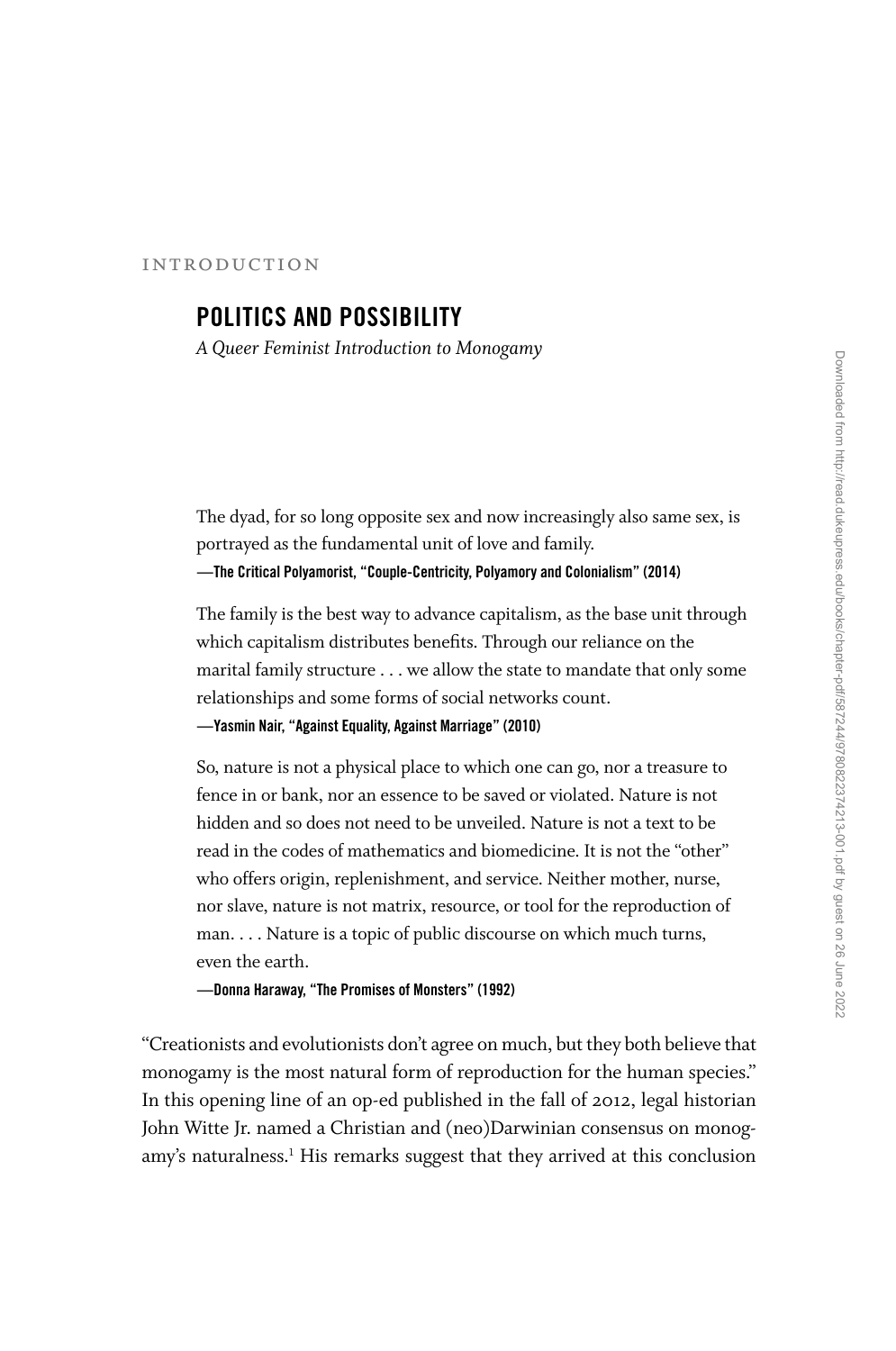independently and corroborate one another only due to the facticity of the claim. Just weeks beforehand, Missouri congressman Todd Akin had been met with a firestorm of bipartisan attack for being "unscientific" when he declared that a woman can't get pregnant if she's raped, because her body "has ways of shutting that whole thing down."[2](#page--1-0) The assumption that the link between monogamy and reproduction is human nature, according not just to God but also to *evolution*, is at the heart of Akin's ill-considered speculation about the womb's capacity to recognize rape-sperm.<sup>[3](#page--1-0)</sup> If indeed we are here to reproduce in the bonds of coupledom, it stands to reason that bodies have mechanisms for ensuring that destiny. The entrenched scientific naturalization of dyadic family structures is deeply implicated in antifeminist sexual politics. It is also ubiquitous, as my epigraphs from The Critical Polyamorist and Yasmin Nair suggest, and informs most research on human sexuality. As Avery Gordon re-minds us, if we are to imagine living elsewhere, we must know where we live.<sup>[4](#page--1-0)</sup> We must then understand the politics of pervasive assumptions about human nature and coupling. Nature is, as Donna Haraway so eloquently instructs, a discourse on which so much turns, including possibilities for other worlds. Refiguring monogamy's nature is the work of this book.

This book intervenes in assumptions about human nature and biology that underlie discourses that reinforce monogamy's compulsory status *and*  the framing and practice of alternatives in the contemporary United States. Attempts to imagine human nature as nonmonogamous, however marginalized, often reproduce the logics underlying monogamy's naturalization: that we are fundamentally sexual beings, that sexuality is indeed something discrete and knowable, and that the structuring of human relationships and society around sexuality is natural. The book demands a critical reorientation toward the monogamy question in the natural sciences, social sciences, and humanities. It offers a radically interdisciplinary exploration of the concept of monogamy in U.S. science and culture, propelled by queer feminist desires for new modes of conceptualization and new forms of belonging.

I take those concepts and forms as imbricated with one another in ways that make disciplinary ways of knowing themselves an object of critical inquiry. This book borrows from feminist and queer theory, the natural sciences, philosophy, anthropology of science, critical science studies, history, and literary and cultural studies to explore monogamy's meanings *and* the materiality to which they are attributed as *co-constituted*. Through a genealogy of monogamy as a bioscientific object, ethnographic fieldwork in a neuroscience laboratory, and critical feminist readings of documents from genomics to com-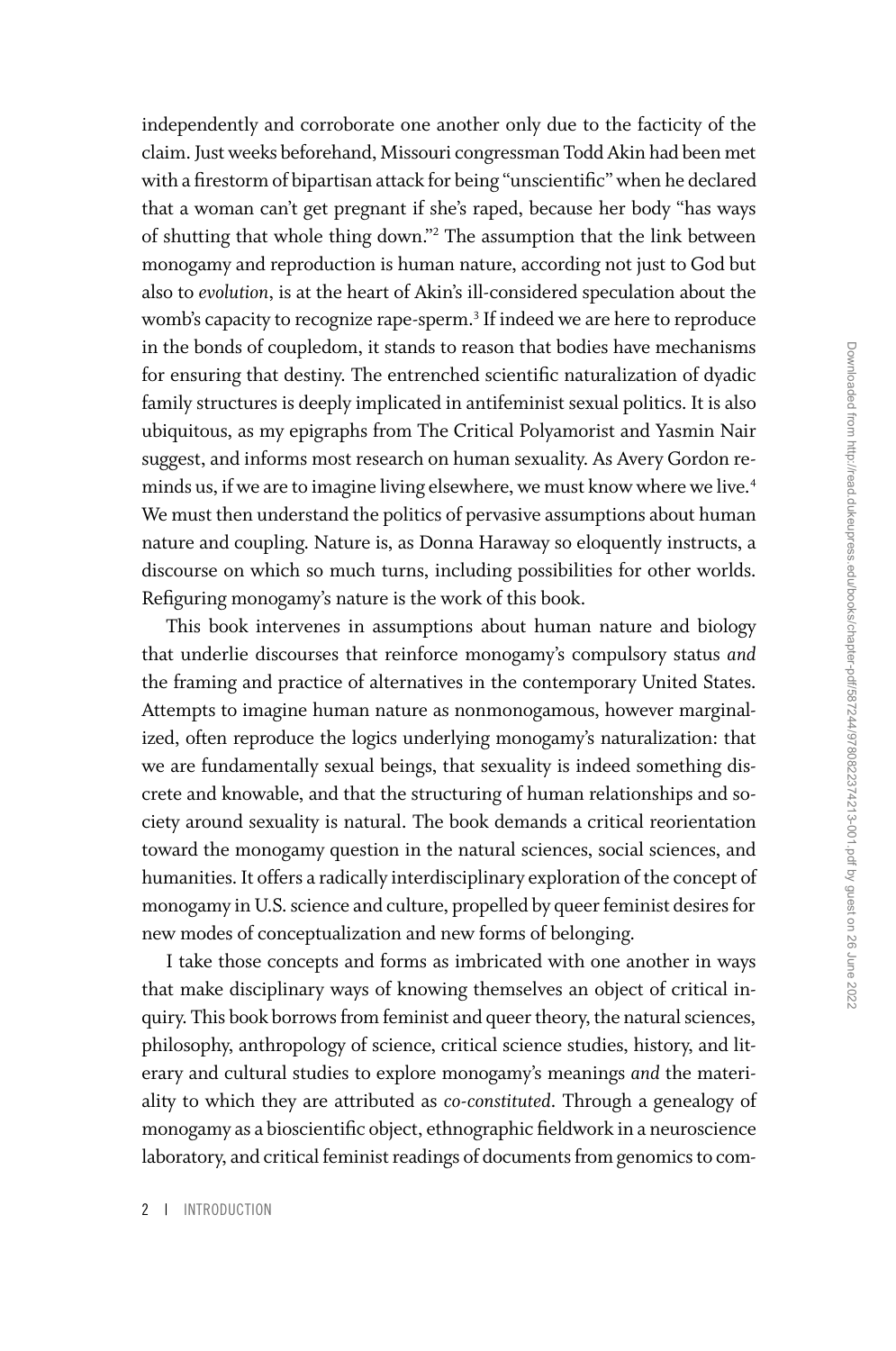ics, I show how challenging the lens through which human nature is seen as monogamous or nonmonogamous forces us to reconsider our investments in coupling and in disciplinary notions of biological bodies.

Through its analyses of the limitations and possibilities of naturalizing and denaturalizing queer feminist challenges to monogamy, the book introduces a new set of questions: What resources might we cull for thinking beyond the nature/culture binary? What modes of conceptualization might enable new forms we cannot yet imagine? What approaches might enable us to hold the politics of science and the possibilities of biology in the same frame, such that our new conceptions of materiality reflect the breadth of feminist and other contributions to knowing bodies? Reading early twentieth-century sexology, contemporary science journals, news journalism, polyamory literature, lesbian comics, and theory as sites of knowledge about bodies, the book proceeds from the insight that knowledge and power are not only always enmeshed with one another but also always implicated in possibilities for new becomings. That is to say, *living elsewhere* and *becoming otherwise* are entangled processes. The politics of science and the possibilities of biology are not then separate sets of concerns, but questions we must work to integrate.

The naturalness of monogamy—for individuals, groups, or species—is persistently posed as a "true" or "false" question: are we or are we not wired for monogamy? I reframe the question, asking instead, what is the relationship between how we imagine social belonging and how we understand human nature? I argue that to imagine how we relate to one another differently is to open up new possibilities for how we understand what we are biologically. Narratives in which humans are imagined as complementary sexually dimorphic populations made to pair off are in fact at the heart of neo-Darwinian frameworks that shape how we understand not only relating but also biology and behavior in general.<sup>[5](#page--1-0)</sup> Diverse claims about the human as a monogamous species—a species that pairs off to rear its young—establish tight relationships between sexual desire, reproduction, and parenting. In a context in which the heterosexual, reproductive, nuclear family is understood as the building block of a culture and economic system that seem inevitable, these claims "make sense." They have certainly not, however, gone unchallenged. Claims that the human is *not* a monogamous species, that the cultural ideal of monogamy is a distortion rather than an expression of our true nature, proliferate. For decades feminist science studies scholars have shown us that science is not a mirror held up to nature but rather processes of knowledge production that reflect and reinforce political and cultural norms.<sup>[6](#page--1-0)</sup> Contestations in scientific narra-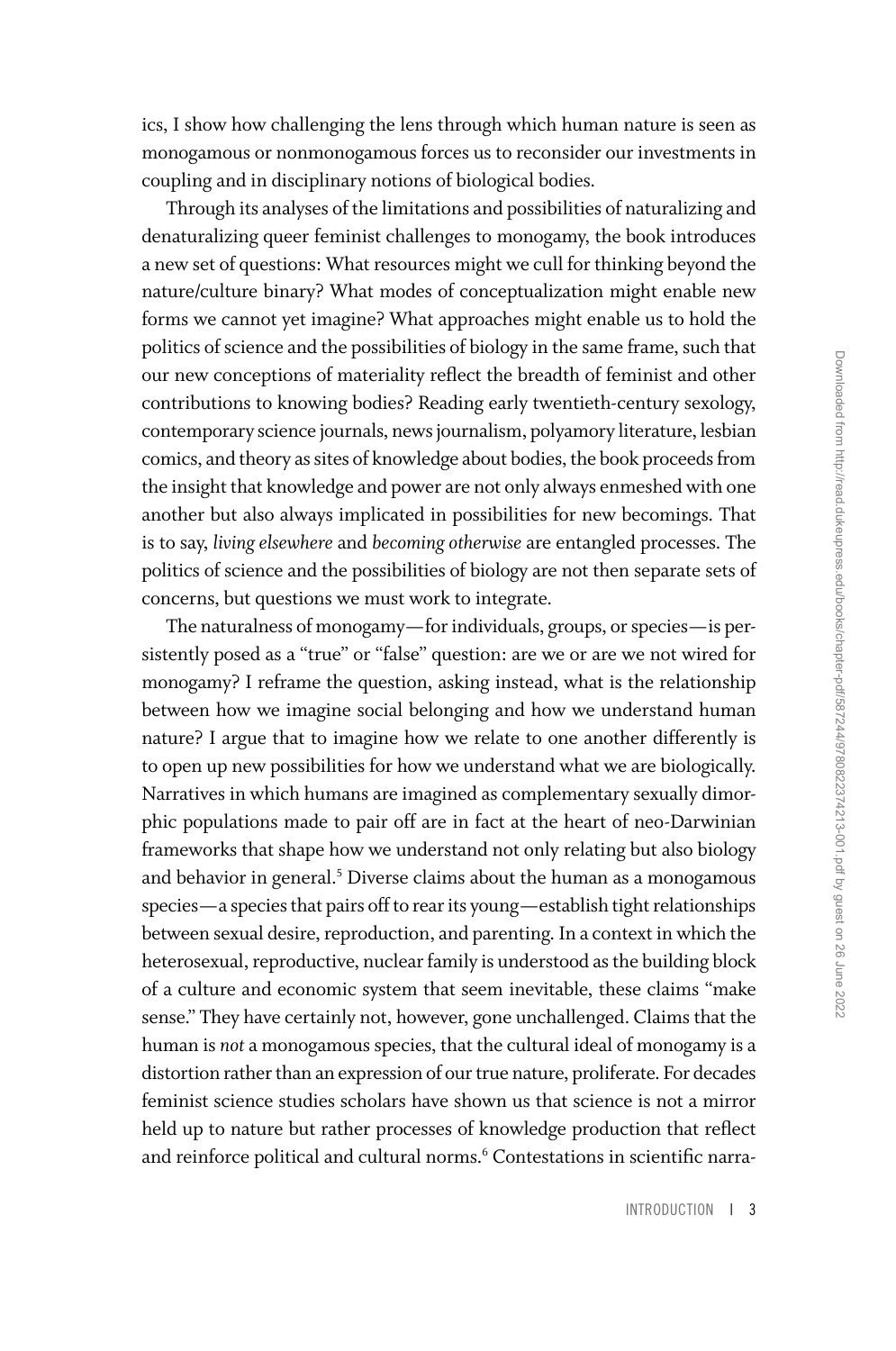tives are conflicts in culture. In the chapters that follow I uncover assumptions about biology, sexuality, difference, and belonging as the shared conditions of intelligibility for these seemingly antagonistic stories about monogamy.

When we refer to monogamy, we refer to phenomena—sexual fidelity, the ideal of coupling, pair bond formation—made intelligible through various disciplinary and disciplining modalities. Monogamy is not *either* biological *or* cultural and historical; neither is it simply *both*. We live in what Donna Haraway has called a "naturecultural" world where what we *know* and what *is* are intimately enmeshed and co-constituted. Feminist engagements with embodiment as a naturecultural or material-discursive phenomenon have radical potential for transforming science and the worlds it helps materialize. I ground the book in this conception of matter as powerful, meaningful, and always political, by integrating *critical engagement* with the knowing that precedes us with attention to the *materiality* those disciplinary knowledges purport to explain in often startlingly unimaginative ways.

## **Theorizing Compulsory Monogamy**

Historically, feminists have had a vexed relationship with monogamy, from debates over polygamy and patriarchal marriage in feminist movements of the late nineteenth century to contemporary debates over monogamy, polygamy, and polyamory.<sup>[7](#page--1-0)</sup> An exciting and undertheorized body of feminist writing on monogamy has sought to extend earlier feminist challenges to naturalizing assumptions about sexuality, bonding, and forms of belonging. Adrienne Rich's critique of compulsory heterosexuality in her seminal essay "Compulsory Heterosexuality and Lesbian Existence" is a paradigmatic example of those early challenges to the naturalized ideal of heterosexual marriage.<sup>[8](#page--1-0)</sup> In her essay Rich argued that rather than being natural or innate, heterosexuality is naturalized by making alternatives to it invisible. Over two decades later, contemporary feminists critical of monogamy have drawn on Rich's strategy to make both heterosexuality and monogamy visible as culturally entrenched norms. Elizabeth Emens's groundbreaking essay "Monogamy's Law: Compulsory Monogamy and Polyamorous Existence" is a particularly compelling example of this later generation of feminist work. In "Monogamy's Law," Emens argues that the "twoness" requirement of marriage is as deeply embedded in U.S. culture and law as the "different sex requirement."[9](#page--1-0) Rich articulated heterosexuality as a problem for feminists by arguing that it perpetuates the social and economic privilege of men and separates women from one another. Feminist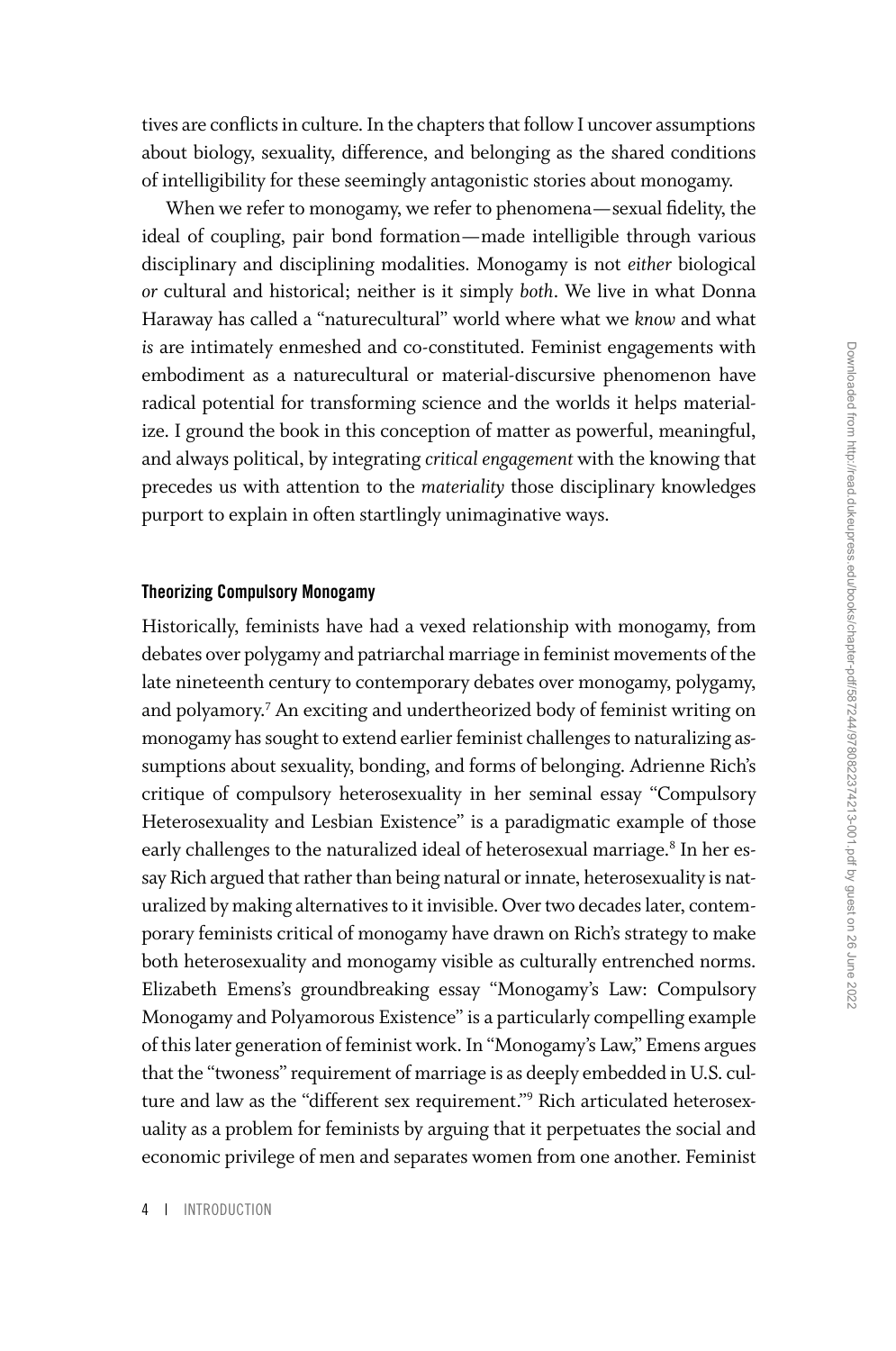critics of monogamy have similarly put monogamy on the map for feminism. These thinkers have passionately articulated the asymmetrical expectations and costs of monogamy for women and men and critiqued constructions of women as property.<sup>[10](#page--1-0)</sup> They have explained how overinvestment in one person can make it difficult to leave an unhappy relationship and can contribute to the devaluation of friendships and communities.<sup>[11](#page--1-0)</sup> Others have written about monogamy vis-à-vis bisexuality, trans, and asexuality studies. Collectively, these thinkers have made a powerful case for understanding monogamy as compulsory and compulsory monogamy as a problem for feminism.

These broad and diverse feminist engagements with monogamy defy easy categorization. It is tempting to try to break the literature down into (Marxist) materialist, psychoanalytic, and philosophical perspectives. However, while certain authors have various commitments to these and other primary disci-plines, most of the analyses are interdisciplinary.<sup>[12](#page--1-0)</sup> And although the literature spans decades, it cannot readily be organized chronologically. It could be argued that the earliest critiques came out of middle-class straight women's dissatisfaction with being trapped in patriarchal marriages that left them isolated and dependent while their husbands worked, and that later critiques came out of a succession of sexual liberation and identity movements. The former has been more or less subsumed into a reductive narrative about second wave feminism's critique of patriarchy.[13](#page--1-0) Meanwhile the latter—especially queer critiques of the reproductive family and social science research on gay male dating and social movements—has received far more attention as a locus of resistance to compulsory monogamy.[14](#page--1-0) This schema oversimplifies the deep interconnectedness of straight and queer feminist critiques of monogamy, ignoring the ways lesbianism as a way of life was explored as an alternative to straight monogamous marriage and how both heterosexual and same-sex marriage remain important in feminist critiques of monogamy.[15](#page--1-0)

I would like to reclaim here a critical feminist response to monogamy as a queer feminist legacy. In so doing, I organize my discussion primarily around feminist concerns with monogamy's relationship to compulsory hetero/sexuality and its institutionalization in marriage. I end this section with a briefer discussion of feminist accounts of the roles of homophobia, biphobia, and transphobia in maintaining monogamy as "the only way."[16](#page--1-0)

Feminists concerned with challenging or transforming the institution of marriage have had to look at monogamy. Since the personal became political, marriage has been a problem at the center of the project of creating new relationships and types of social and political organization. In the original *Our*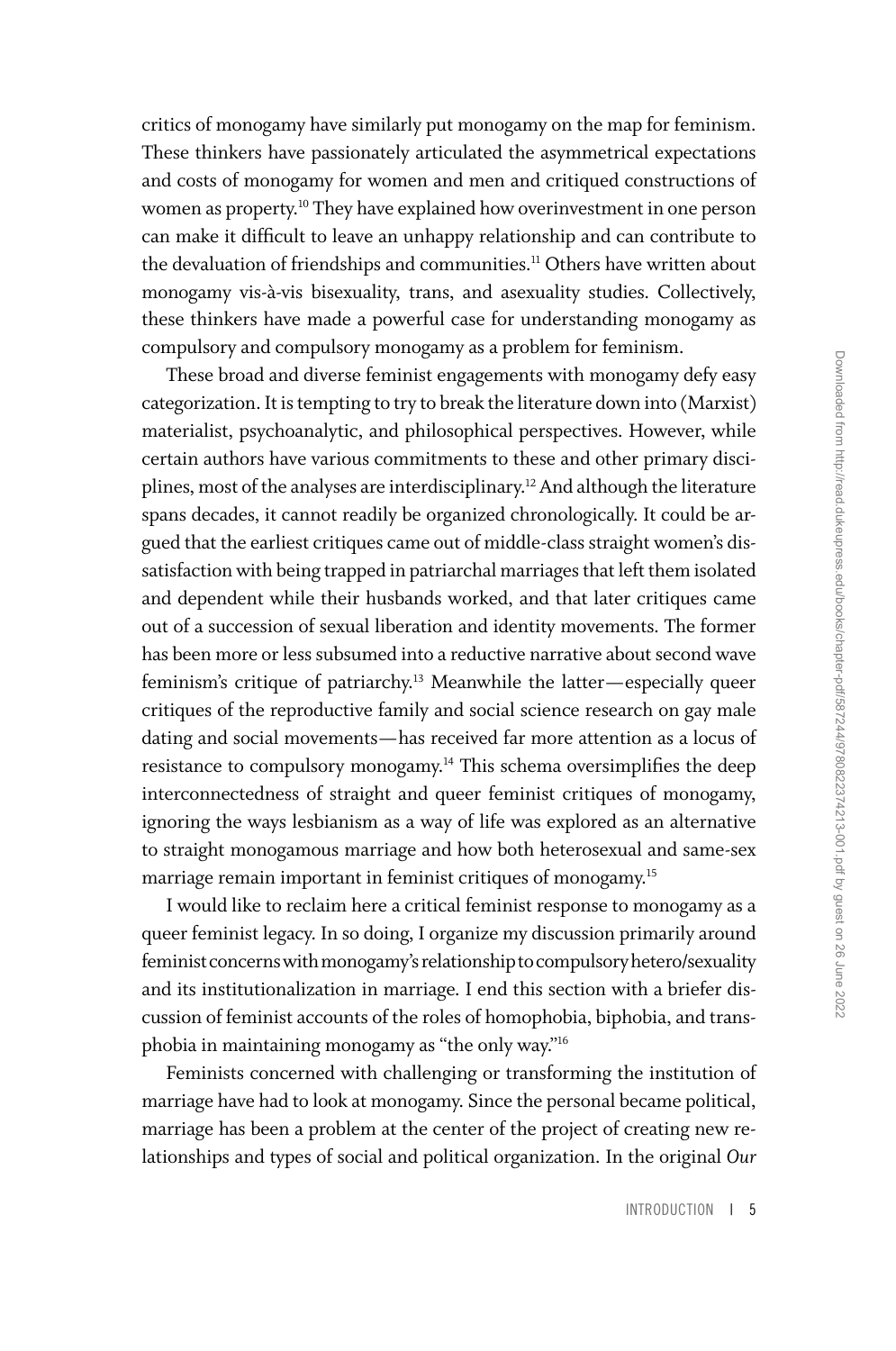*Right to Love: A Lesbian Resource Book* (1978), one contributor described the centrality of monogamy to "the problem" thus: "One of the most significant rules imposed on this relationship [marriage] is that of monogamy, an extremely well-entrenched code, completely supported by law, religion, and custom. Upon this framework, taught by parents, schools, churches, synagogues, the law, medicine, and reinforced by the media, women and men are expected to build their lives."[17](#page--1-0) As many have noted, this code serves patriarchy, literally, by allowing patrilineage.[18](#page--1-0) If a woman has more than one (male) partner, pa-ternity is uncertain.<sup>[19](#page--1-0)</sup> In the context of little or no public support, being able to make formal and informal financial demands of "fathers" has been important for mothers. Many have argued that earning potential and economic vulnerability in general are key to the imperative for women to marry and thus to understanding their investments in monogamy.<sup>[20](#page--1-0)</sup>

Given these conditions, monogamy "promotes the practice of women seeing each other as property."[21](#page--1-0) As one critic concisely put it: "Both *monogamy* and *non-monogamy* name heteropatriarchal institutions within which the only important information is: *how many women can a man legitimately own?*"[22](#page--1-0) Indeed adultery laws have historically applied only to women's extramarital sexual relations, not men's, and "husband-swapping" was never a term with wide currency.<sup>[23](#page--1-0)</sup> Women belong to men, while the reverse is not (with some notable exceptions) true. These practices are often reinforced by gendered constructions of desire: while men are said to have "drives," discourse around women's sexuality is centered on notions of romantic love and belonging, to which monogamy is central.<sup>[24](#page--1-0)</sup>

The security that monogamy offers is not only economic but is linked to the need for other types of protection. Many have pointed out implicit and explicit links between monogamy and rape culture. Girls are inculcated with fear from the time they are quite young and learn that part of being sexually responsible is learning where to go, when, and with whom: how to avoid rape.<sup>[25](#page--1-0)</sup> The protection of a man, from both physical assault and damage to one's reputation, thus becomes highly valued: "By allowing one man full access to her body, a woman can obtain his protection from other men."[26](#page--1-0) Offering the protection of a partner as an alternative to control over one's own body and sexuality, "monogamy becomes a central element in sexual power relations."<sup>[27](#page--1-0)</sup> Many have argued that for young girls and grown women alike, the most efficient way to negotiate the ever-present risks associated with being seen as promiscuous and/or a lesbian is to "settle down" with one boy or man.[28](#page--1-0) Monogamy,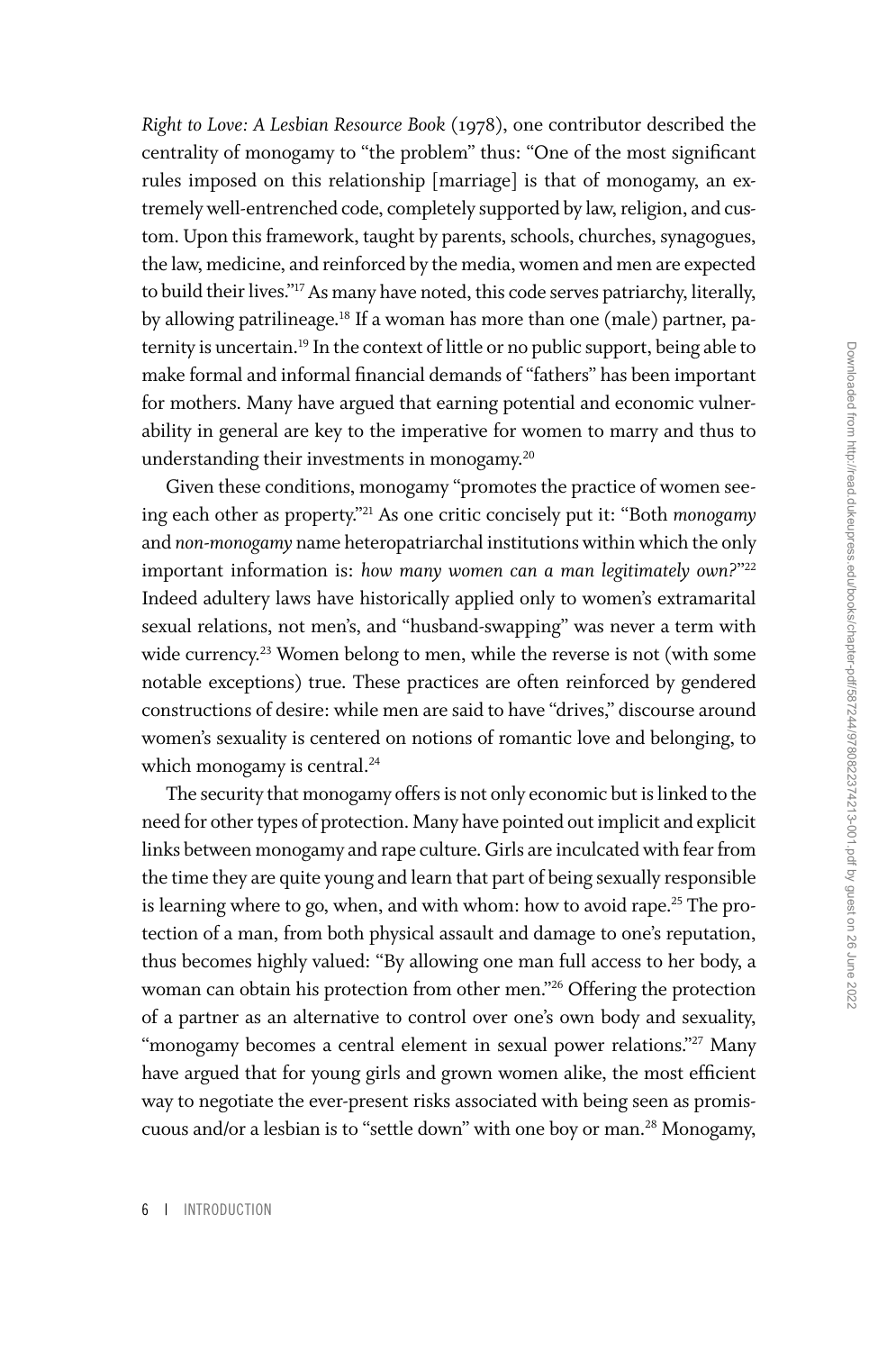then, though it is repeatedly left unsaid, is an absolutely central feature of femininity. Compulsory monogamy is thus deeply raced and classed, as it is the subject most estranged from normative femininity's white and middle-class coding, most vulnerable to violence, and thus most in need of monogamy's protection.[29](#page--1-0)

If monogamy is central to femininity, another central concern of especially lesbian feminist critique is the ways men have benefited from monogamy to women's collective detriment.<sup>[30](#page--1-0)</sup> Athena Tsoulis articulates the gendered power dynamics inherent in the rhetoric of romantic love: "Monogamous love, eulogized in our society, is the tool by which women are controlled. The familiar idealised pattern of falling in love and living with the man of our dreams for ever and ever (we hope) has infiltrated our thinking. It is no accident that 'love is blind' and leads women into an irrational loss of control. It leads us to *making men the centre of our world, re-directing our energies and severing ties*  with others in an all-consuming fashion."<sup>[31](#page--1-0)</sup> According to this view, the romanticization of exclusivity and the fantasy that there is one person "out there" who will fulfill most if not all of our needs undermines the importance of women's relationships with one another and depoliticizes their shared interests by individualizing them. Women's overinvestment in a single relationship, emotionally and in terms of their labor, typically works to men's advantage, providing them with the support and free time to focus energies on career, personal growth, and/or other relationships.<sup>[32](#page--1-0)</sup> This "overinvestment" results in women's constrained ability to "develop other parts of ourselves" and often makes leaving an abusive or unfulfilling relationship extremely difficult.<sup>[33](#page--1-0)</sup>

Since at least the 1990s, feminists concerned with subjectivity have moved beyond foci on safety and economics to consider various psychosocial investments in monogamy. Christine Overall, for example, describes women's often naturalized investments in monogamy in terms of identity formation. She argues that women, more than men, are encouraged to construct their identities relationally and that "because in Western culture sexual relating is defined as the ultimate form of intimacy, the result in women's romantic/sexual relationships is often an expansion of the sense of self to include those with whom they have sexual relationships."[34](#page--1-0) This pressure is reinforced, she argues, "by the definition of the heterosexual couple as the building block of the culture."<sup>[35](#page--1-0)</sup> Thus a woman is likely to experience her partner having a new sexual partner as more threatening than a new friend, hobby, or other commitment (Overall uses vegetarianism as an example), which may also take up a partner's time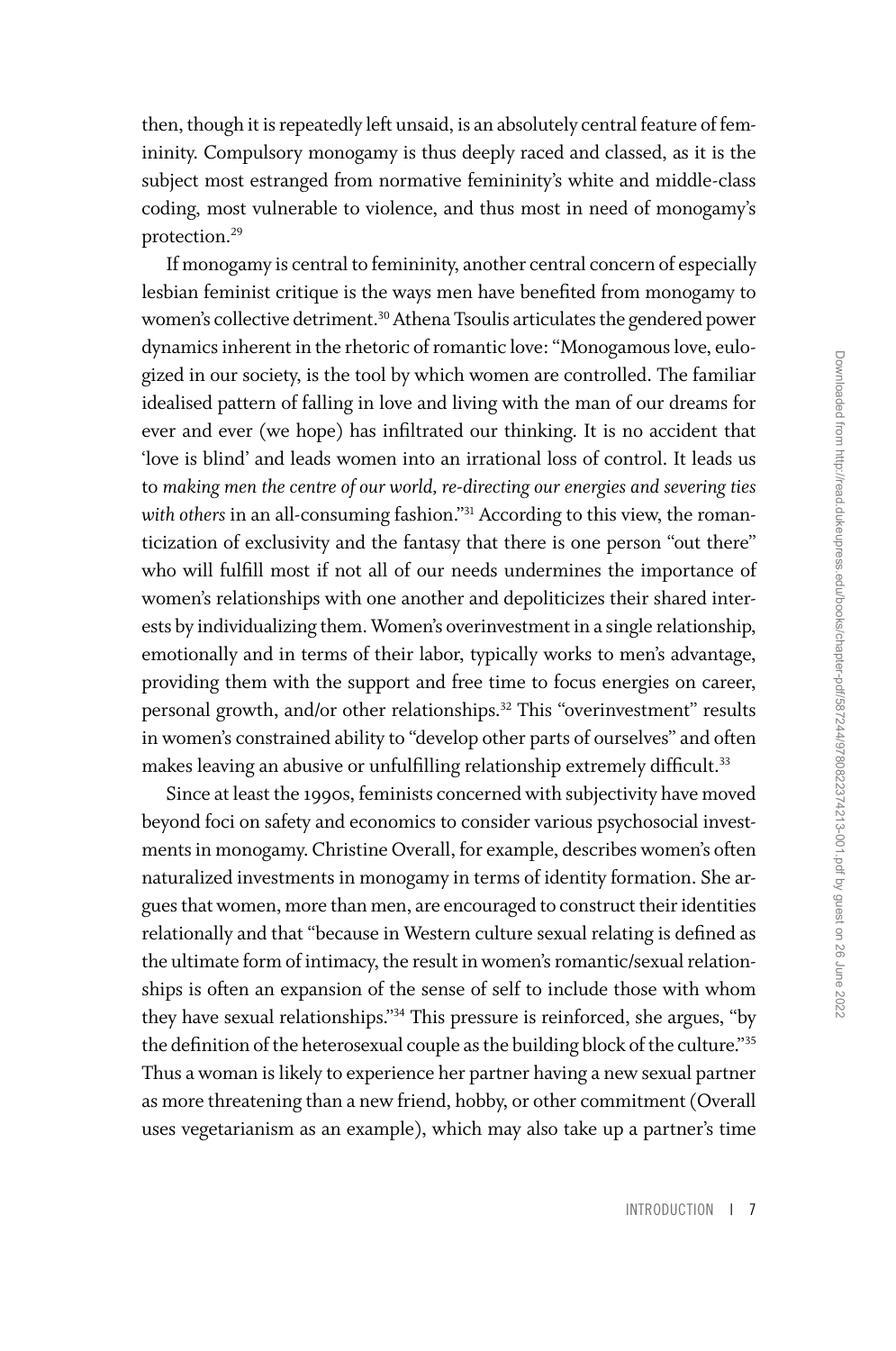and energy. One partner having a new sexual partner forces what Overall calls "the monogamous partner" to expand her realm of intimacy and may thus be experienced as violent.<sup>[36](#page--1-0)</sup> Hence women's greater investment in monogamy.

The reification of sex as the most important kind of relating underlies this overinvestment. Queer feminists have critiqued monogamy for its privileging of sexual desire as a basis for structuring relationships and have sought to challenge the designation of particular types of relationships as distinct and hierarchically organized. Becky Rosa explains: "For monogamy to exist there needs to be a division between sexual/romantic and non-sexual love, with the former prioritized over the latter."<sup>[37](#page--1-0)</sup> Challenging this hierarchy inherent in the ideal of monogamy can lead to the revaluation of friendship and at the same time challenge what Rosa refers to as "compulsory sexuality," that is, the way sex is seen as essential to healthy adulthood, romantic love, and future-oriented relationships.<sup>[38](#page--1-0)</sup> Sociologist Kristin Scherrer argues along similar lines that monogamy is such a sex-centric concept that asex-ual long-term relationships become difficult to imagine within its logics.<sup>[39](#page--1-0)</sup> What counts as a monogamous relationship, in terms of what partners share (and do not), both with one another *and* with other people, is complicated by asexuality in ways that render monogamy's conceptual limitations quite pointedly problematic. Asexual relationship paradigms posit distinctions between romantic/aromantic and sexual/asexual. That is to say, a romantic partnership may be an explicitly nonsexual one. In this way, asexuality poses a problem not only for monogamy's compulsory sexuality but also for its conflation of sex and romance. The special status of sex, implicit in discourses of both monogamy and nonmonogamy, will emerge as a central preoccupation of this book $40$ 

Some feminist critics of monogamy have extended concerns with the coformation of monogamy and heteronormativity to ways homophobia, biphobia, and transphobia function to reinforce compulsory monogamy. Some have argued that in a homophobic society wherein lesbians are seen as already transgressing norms of femininity, they are under greater pressure to be monogamous.[41](#page--1-0) Possibilities for fulfilling relationships seem to be limited by the pervasiveness of this ideal: "We [lesbians] want to honor each other, and to do that we believe we need to use the model of the heterosexual imperative. That is the married, monogamous one."[42](#page--1-0) Gay men are not immune to these pressures and are often under intense pressure to respond to gendered assumptions about sexuality that presume first that all gay men are male, second that relationships among males are necessarily nonmonogamous, and finally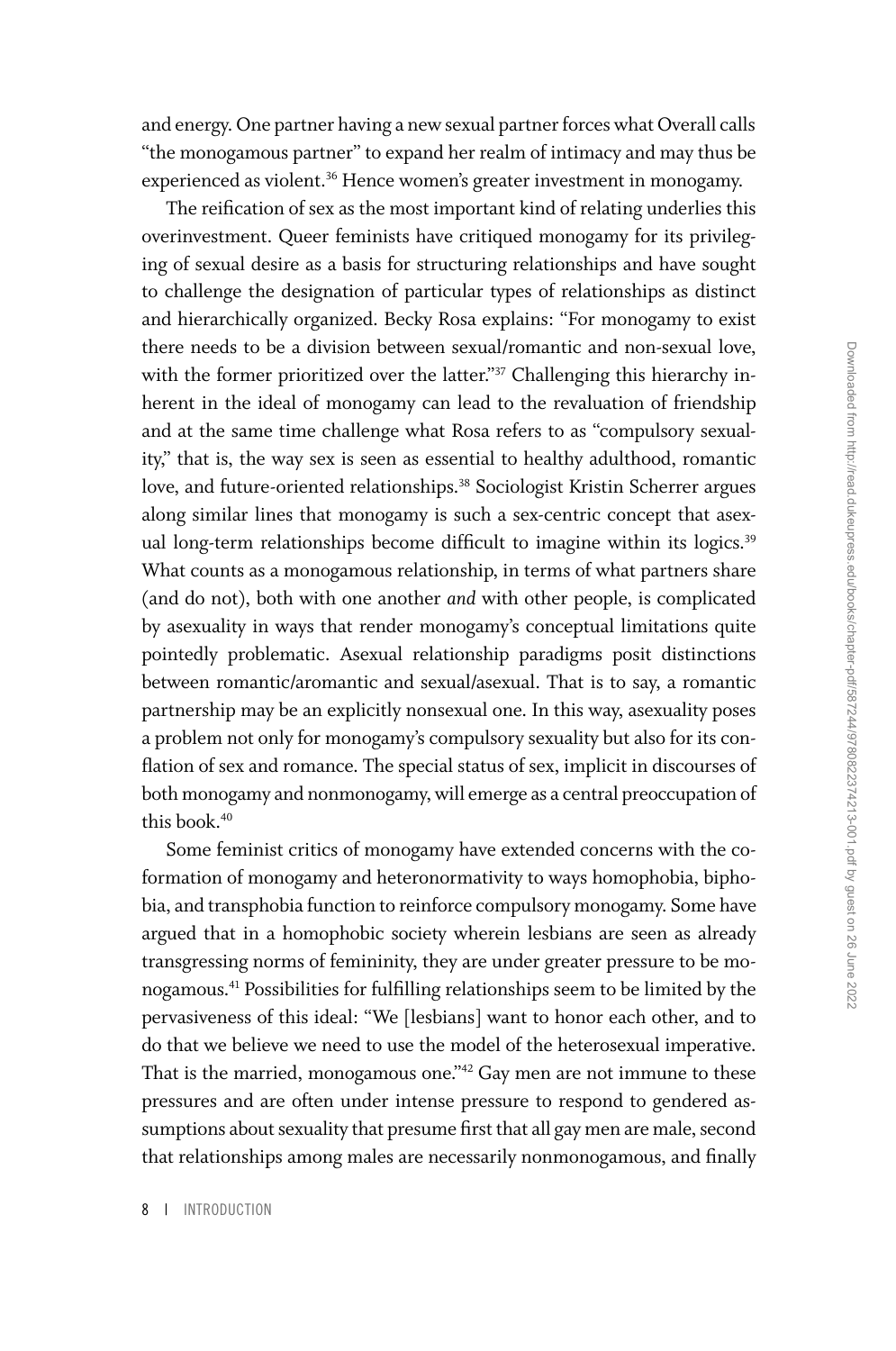Bisexuality studies of the 1990s was an important site for the theorization of compulsory monogamy and its relationship to control of women's sexuality. Many theorists of bisexuality have argued that compulsory monogamy is exacerbated for women by "biphobia" in both lesbian and heterosexual communities. Stereotypes of bisexuals as nonmonogamous, or as incapable of monogamy, have created an increased pressure for them to *be* monogamous, to prove that they *can*. [44](#page--1-0) In her explanation of this dynamic, Murray explores the concept of "safe" people—those who are explicitly off-limits sexually. Due to pervasive assumptions about the nature of sexual desire, it is assumed that sexual feelings are either absent or present depending on the location of this safety net. For example, straight men and women are often thought incapable of being "just friends," whereas gay men and straight women are assumed to make the best of friends. Another assumption embedded in these stereotypes is that sexual feelings get in the way of friendship. This makes bisexuals dangerous, as they are assumed to be attracted to everyone. It seems that the assumption with nonmonogamous bisexuals (real or imagined) is that no one is out of bounds. The object of desire is not understood simply as "*anything* that moves," as one bisexual magazine's title put it, but *everything*! The nonmonogamous bisexual is never "safe," even when partnered. Some celebrate this as a radical challenge to the "love laws"; others are concerned with the ways it can engender "polyphobia" and reinforce compulsory sexuality.<sup>[45](#page--1-0)</sup> Because sexuality is often inferred on the basis of the gender of one's partner, a monoga-mous bisexual woman is likely to be read as either a lesbian or as straight.<sup>[46](#page--1-0)</sup> As Hemmings points out, "it is a present with only one lover of only one sex . . . that poses the most problems for a bisexual identity."[47](#page--1-0) The conflation of bisexuality and nonmonogamy in the popular imagination may then be attributed as much to the assumption that all desire must be embodied or actualized as to stereotypes of bisexuals as immature or sexually voracious.<sup>[48](#page--1-0)</sup>

While the connection between nonmonogamies and trans identities is not so deeply entrenched, in "Trans and Non-monogamies" Christina Richards illuminated trans parallels to these gay and bisexual critiques. She draws on survey data to show that some trans-identified folks find the freedom to relate sexually and romantically with more than one person validating of the complexity of their gender identities. She also notes the risk of this insight serving to further pathologize trans folks.<sup>[49](#page--1-0)</sup> Her findings reveal the extent to which a monogamous model of relating presumes not only the complementarity of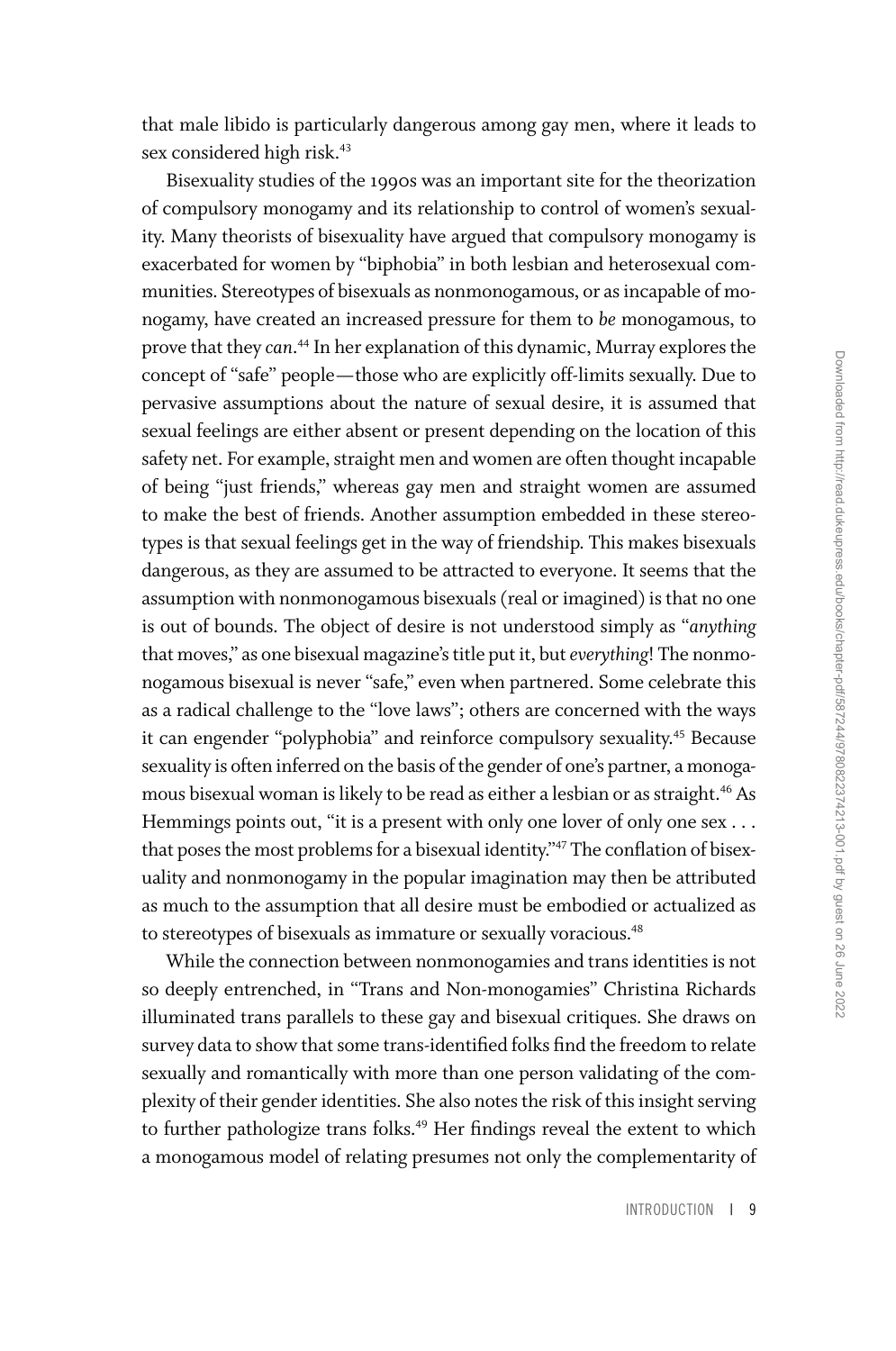two dimorphic sexes but also, even in queer reconfigurations, the stability of gender and sexuality over time. Thus compulsory monogamy reflects and reinforces not only sexist schemas of heteronormative relating but also deep investments in the stability of gender itself.

This scholarship renders monogamy visible as a powerfully entrenched norm and makes it an object of critical inquiry. Working from these compelling queer feminist analyses, this book asks what else is at stake in the way we define, value, and resist compulsory monogamy. Monogamy's place in the production of normal and abnormal bodies is among my central concerns in the book. Marriage has been deeply implicated in regulatory schemas of race and nation,<sup>[50](#page--1-0)</sup> and monogamy must be understood within this frame. This insight informs my decision to begin the book with a genealogy that reveals what I call "monogamy's nature"—that is monogamy as an object of scientific knowledge and a form of embodiment—as an artifact of colonial science and thus implicated in processes of racial formation and nation building.

While the book is not *about* gender or race per se, processes of gendering and racialization are integral to how we imagine not only monogamy but also nonmonogamous alternatives.<sup>[51](#page--1-0)</sup> This project is shaped by queer-of-color critique and black and postcolonial feminist theories that provide critical resources for reading universalizing queer and feminist rhetorics of liberation whose logics reproduce race and class and indeed sexuality as we know it.<sup>[52](#page--1-0)</sup> While "it has now become axiomatic to argue that race, gender and sex, that racial identity and sexuality, are inextricably linked through various discursive operations," as Celia Roberts notes, "theorizing [the specificity of those] interconnections between sexual and racial differences remains a core problematic within feminist theory."[53](#page--1-0) As Nadine Ehlers argues, we must work from the knowledge that the deployment of sexuality is "always already racialized."[54](#page--1-0) Indeed, we must constantly interrogate the invisible whiteness that purportedly race-neutral claims about sexuality and sexual difference belie.<sup>[55](#page--1-0)</sup> The workings of racism's *erotic life* in monogamy discourse is indeed a "core problematic" in this book. My readings here are attuned to the specificity of assumptions about race and difference that shape configurations of "ideal" and "natural" sexuality. I am, throughout the book, committed to the use of feminist science studies as a vital tool for reading the interconnectedness of seemingly distinct formations of difference with histories in the biosciences.<sup>[56](#page--1-0)</sup>

Indeed monogamy must be counted among those concepts whose intelligibility and power is inextricable from its biologization, from its emergence as *sexuality*. Concepts problematized by these feminist critiques of monogamy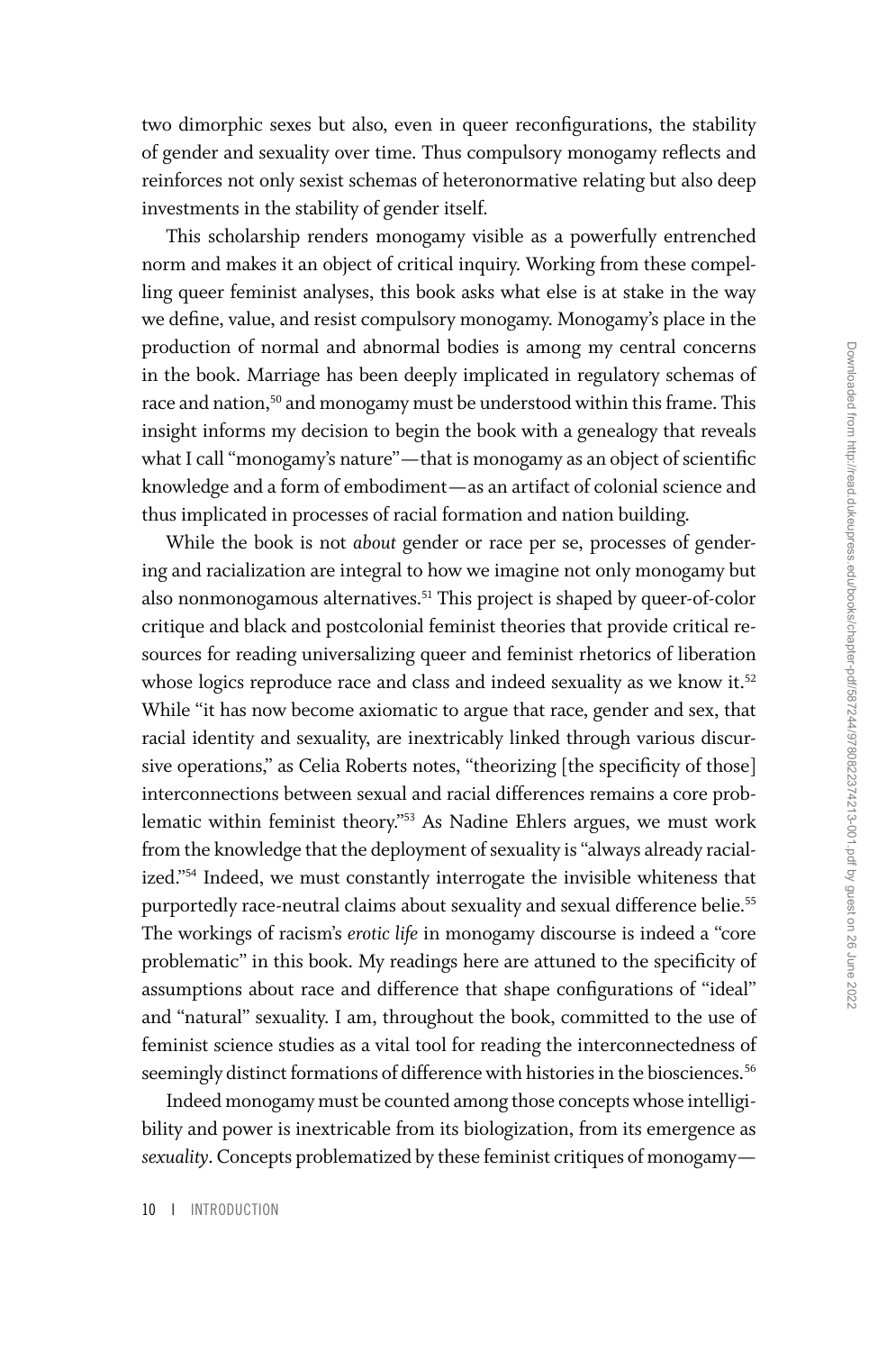sex as the highest form of intimacy, the naturalness of jealousy, compulsory heterosexuality, and compulsory sexuality—are not only racially gendered social and religious norms. They also reflect the idea that humans are sexual, straight, reproductive, and designed and destined for certain roles and tasks. That is to say, these assumptions are also deeply embedded in naturalizing scientific discourse and continue to reproduce themselves there.

## **On the Politics of Science**

While feminists have theorized monogamy as a powerful social norm, scien-tists study monogamy as a mating system or strategy.<sup>[57](#page--1-0)</sup> Monogamy's normalized status cannot be disentangled from its scientific naturalization. Critical feminist science studies offers resources for illuminating the dynamic relationship between science and the contexts out of which its claims emerge and which they shape in turn. To understand compulsory monogamy, we must take an interest in the politics of science. Conversely, attention to the politics of scientific knowledges about bodies reveals the deep cultural importance of monogamy. In a culture where coupling is of paramount importance to how our lives and worlds are structured, monogamy will be important to science both as a category of analysis and as a set of implicit assumptions about how to think about the natural world. How we approach monogamy as an object of knowledge will enable and delimit new possibilities. In this section I consider the importance of feminist engagements with sciences of difference and their epistemological underpinnings to understanding and ultimately undoing monogamy.

In its most capacious sense, science is a project of trying to understand or explain the natural world, but not all theories about what nature is or how best to understand it or any of its aspects or parts are considered science. Science has rules, the criteria for what makes scientific knowledge scientific, for what knowledges constitute science. The basic rules are finite: scientific knowledge is based on the scientific method and is objective, that is, value neutral and therefore universal and reproducible. Philosophers of science have variously referred to this pretense as "the God's-eye view" or "the view from nowhere"; Haraway has called it "the God trick."[58](#page--1-0) Feminist science studies scholars have argued that part of what this ruse disguises is that what usually counts as scientific methodology allows only for the study of what can be measured, thereby excluding from the realm of scientific inquiry phenomena that cannot readily be understood in terms of their component parts. Science as such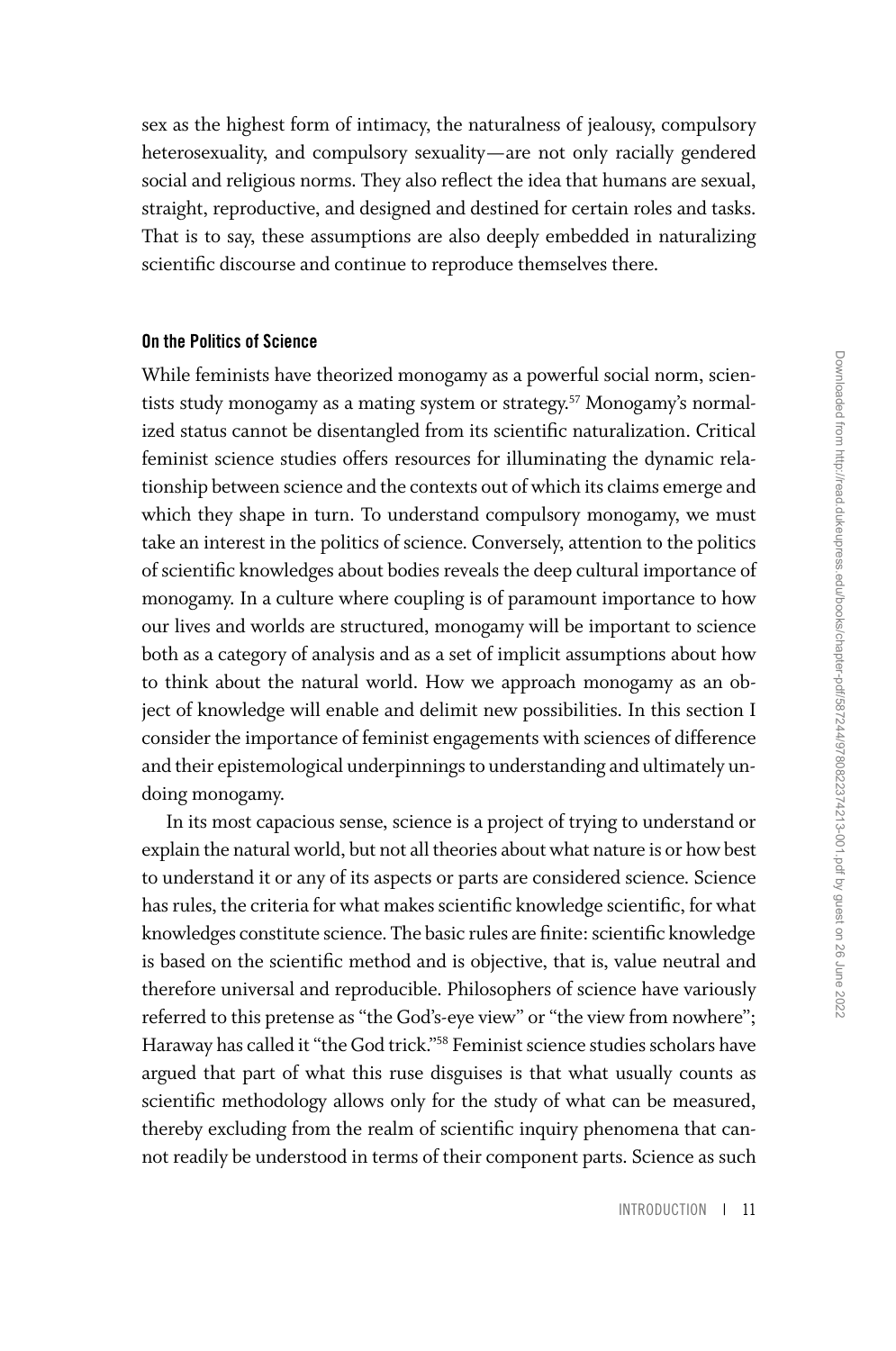thus demands conceptualizations of natural phenomena that minimize the complexity of its objects: here, monogamy.

The basis of the study of monogamy as a mating strategy is the evolutionary assumption that each individual organism, human or otherwise, has as its primary "goal" the perpetuation of its own genetic material through reproduction. A mating strategy evolves according to increased chances of species survival. It is widely accepted that for more than 90 percent of the animal kingdom, this means spreading genetic material as far and wide as possible.[59](#page--1-0) Humans are counted among the small percentage of species consid-ered naturally monogamous.<sup>[60](#page--1-0)</sup> Monogamy, the story goes, evolves in circumstances where having two "parents" to feed and protect offspring increases their chances of survival and thus the continuation of the species.<sup>[61](#page--1-0)</sup> While no evolutionary basis for sexual fidelity exists, *coupling* is considered normal for humans. Rather than an object of inquiry itself, monogamy is often an a priori assumption informing scientific research, as is the case in the laboratory on whose findings headlines announcing the discovery of a monogamy gene were based, which I take up in [chapter 2](#page--1-0)'s laboratory ethnography.

In studying monogamy, scientists generally look for different mating strategies in males and females and link these strategies to scientific descriptions of gametes: sperm are seen as plentiful and mobile, hence males optimize their chances of reproduction by spreading their genetic material around. Eggs in females on the other hand are represented as both immobile and finite, so females presumably maximize their genetic survival by selectively choosing how to make the most of their seed.<sup>[62](#page--1-0)</sup> In an unusually transparent illustration of this logic, science writer Joe Quirk describes men and women as "sperm spreaders" and "egg protectors," respectively, in order to explain their different dispositions toward monogamy.[63](#page--1-0) This "Victorian script" is at the heart of evolutionary understandings of human behavior.<sup>[64](#page--1-0)</sup> Elizabeth Lloyd has famously shown how evolutionary explanations of female sexuality have misrepresented basic physiological processes by consistently beginning from heterosexual pair bonding as the essence of human nature. Female orgasm was for decades only intelligible as an evolutionary adaptation that rewards pairbonded (monogamous) female primates for having frequent sex with their male mates. The linking of female orgasm to intercourse persistently renaturalizes female monogamy, as I will show again in my treatment in [chapter 2](#page--1-0) of the neuroscientific present.While biologically suspect, this link remains an unquestioned assumption underlying the formulation of a wide range of ques-tions and experiments aimed at understanding sexual desire and relating.<sup>[65](#page--1-0)</sup>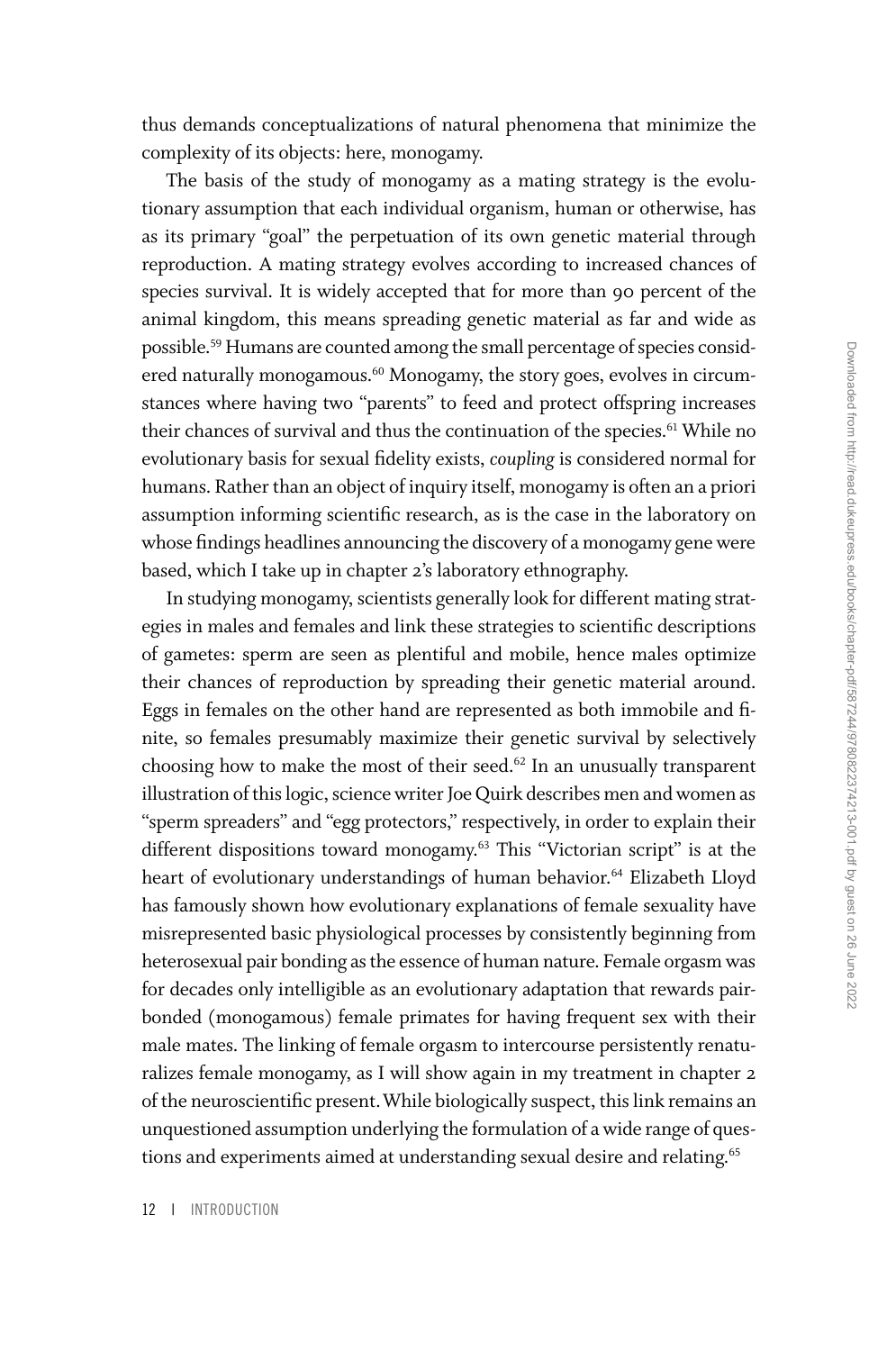These scientific strategies and representations come to naturalize different gendered meanings for monogamy: monogamy is assumed a priori for females, while a variety of different theories emerge in different moments to explain male monogamy.<sup>[66](#page--1-0)</sup> While scientific naturalizing stories about monogamy are geared toward illuminating the evolutionary mystery of male monogamy ("the monogamy gene" is indeed a male gene), the scientific naturalization of nonmonogamy requires that female monogamy be dethroned as a scientific myth. Both the gendered story of monogamy and attempts to correct its very Victorian sensibilities about the desires of ladies and gentlemen are also racialized. Feminist histories of science have provided resources for understanding how these gendered scripts mark investments in whiteness.

The simultaneity of black slavery in European colonies and North America and the formation of biological sciences led to the emergence of a science of racial difference, which, through an analogizing logic, became deeply en-meshed with the science of sexual difference.<sup>[67](#page--1-0)</sup> Those racial and sexual categories that continue to shape formations of racial and sexual differences—black and white, female and male, gay and straight—coevolved. Through analogizing logics, they gained evolutionary significance vis-à-vis one another. In a culture deeply invested in racialized gender norms that posited European ideals of masculinity and femininity as complementary halves, sexual differen-tiation became an exemplary measure of evolutionary superiority.<sup>[68](#page--1-0)</sup> The more distinct from one another "male" and "female" bodies of a given race (or species) were described to be, the more evolved that population was imagined to be. Through this logic, racialized groups became sexual and gender deviants, and "masculinized," "feminized," or otherwise "ambiguous" "sexes" became racialized as inferior biological types.<sup>[69](#page--1-0)</sup>

Vital to understanding discourses of monogamous and nonmonogamous difference is the critical insight that the co-constitution of categories of racial and sexual difference did not simply create a giant underclass of *not straight white propertied men*. It produced a multiplicity of complexly gendered types. It placed some "races" closer to the feminine end of the spectrum and others closer to the masculine end of the spectrum, producing a multiplicity of "abnormal," deviant genders—for example, hypersexualized and strong (read masculine) black women, dangerous black men, meek Asian women, sexually passive Asian men, and so on. As Sally Markowitz warns in "Pelvic Politics," when we talk about the reproduction of "the gender binary," we always risk reproducing whiteness, because gender was never binary, never just two.<sup>[70](#page--1-0)</sup> In the case of the science of love, we have to ask, whom do we envisage spreading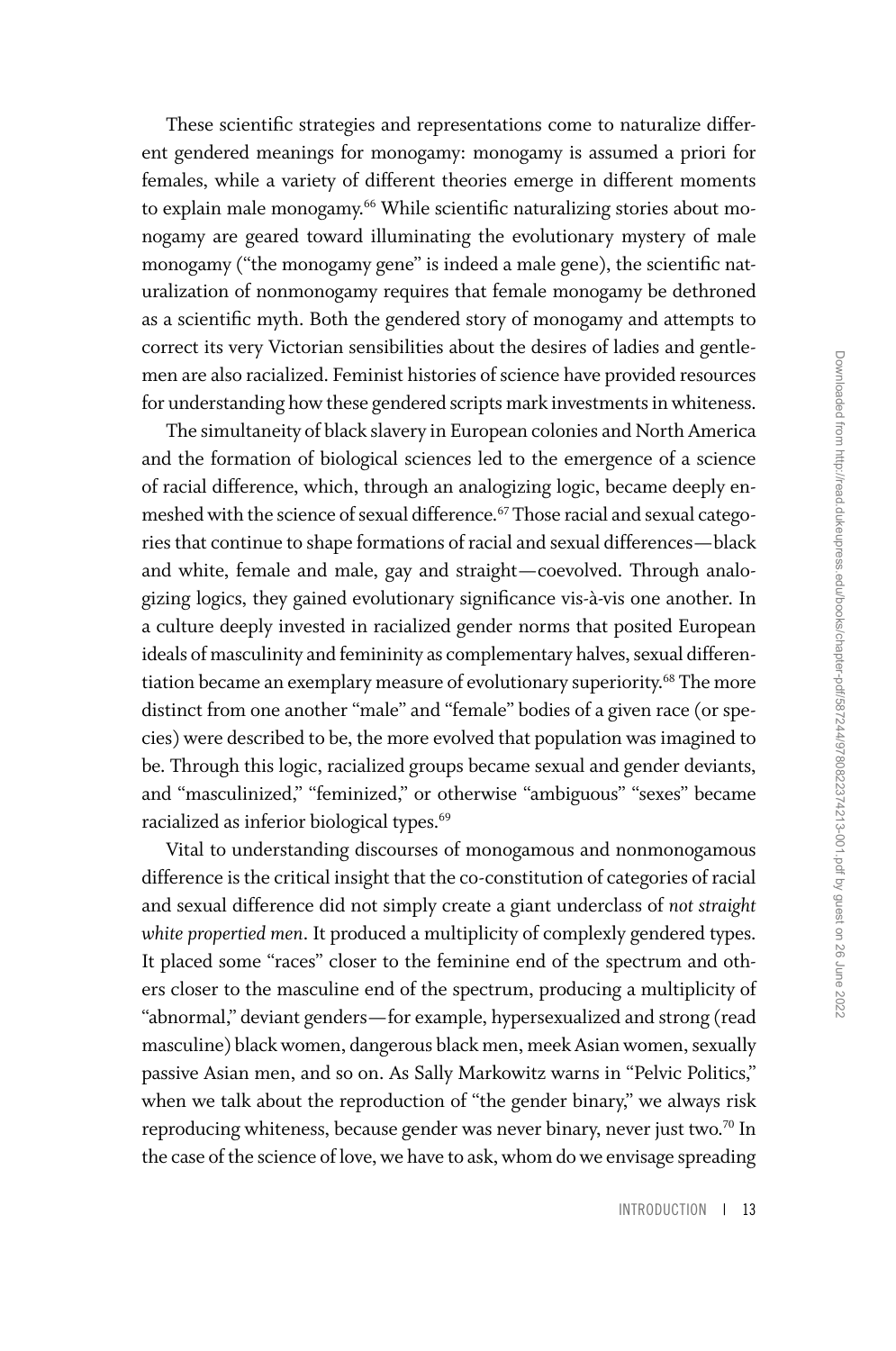his seed around, whom do we imagine protecting hers? When we talk about species-beneficial mating behaviors, who is the desirably reproductive model for this vision of monogamic bliss? And in the case of challenging inversions of this evolutionary claim, who is the romanticized "other" who stands in for a nature outside of or before culture? I engage these questions directly in [chapters 1](#page--1-0), [2](#page--1-0), an[d 3](#page--1-0), and they provide the critical grounding of my return to the embodiment/materiality of monogamy in the book's final chapters.

Feminist engagements with science have offered important analyses of the racism inherent not only in the science of gender but also in the epistemological authority of science. Feminist science studies scholars have argued that we must acknowledge the cultural specificity (Euro-American) of the epistemic, taxonomic, and biomedical models with which we take issue.<sup>[71](#page--1-0)</sup> This insight is at the heart of my project here, a project of articulating a critically engaged materialism that explicitly and concertedly resists reinvoking a universalizing metaphysics. To engage scientific stories and make use of them, as this book does, and as feminists are increasingly likely to do, need not mean retreat from critique of science's epistemic authority.

For decades feminist science studies scholars have sought to theorize new ways of imagining "objectivity" or new criteria for evaluating knowledges about the natural world. The highly influential and often overlapping concepts of "strong objectivity," "situated knowledge," "agential realism," and "contex-tual empiricism" fuel this discussion.<sup>[72](#page--1-0)</sup> While the authors of these concepts are not always regarded as having similar aims, their visions of feminist science share common elements: a recognition that knowledge is partial, situated, not universal; a desire to lay bare the political effects of all scientific truth claims; and most important, some vision of what it might look like to politicize scientific knowledge production in a way that allows for an answerability, an accountability, beyond the realm of internal critique, that science as we know it lacks.[73](#page--1-0)

The conceptual terrain of dialogue about feminist science over the years owes much to Sandra Harding's concept of "strong reflexivity," wherein the producers of knowledge see themselves as broadly accountable and are committed to considering the blind spots imposed by their specific social locations. This reflexivity is the precondition for what she calls "strong objectivity." Strong objectivity is contrasted to the "weak objectivity" that the sciences employ. According to Harding, objectivity in science is not weak because it is flawed in method or avoidably biased but rather because it starts, inevitably, from the questions, concerns, and interests of scientists (people) and the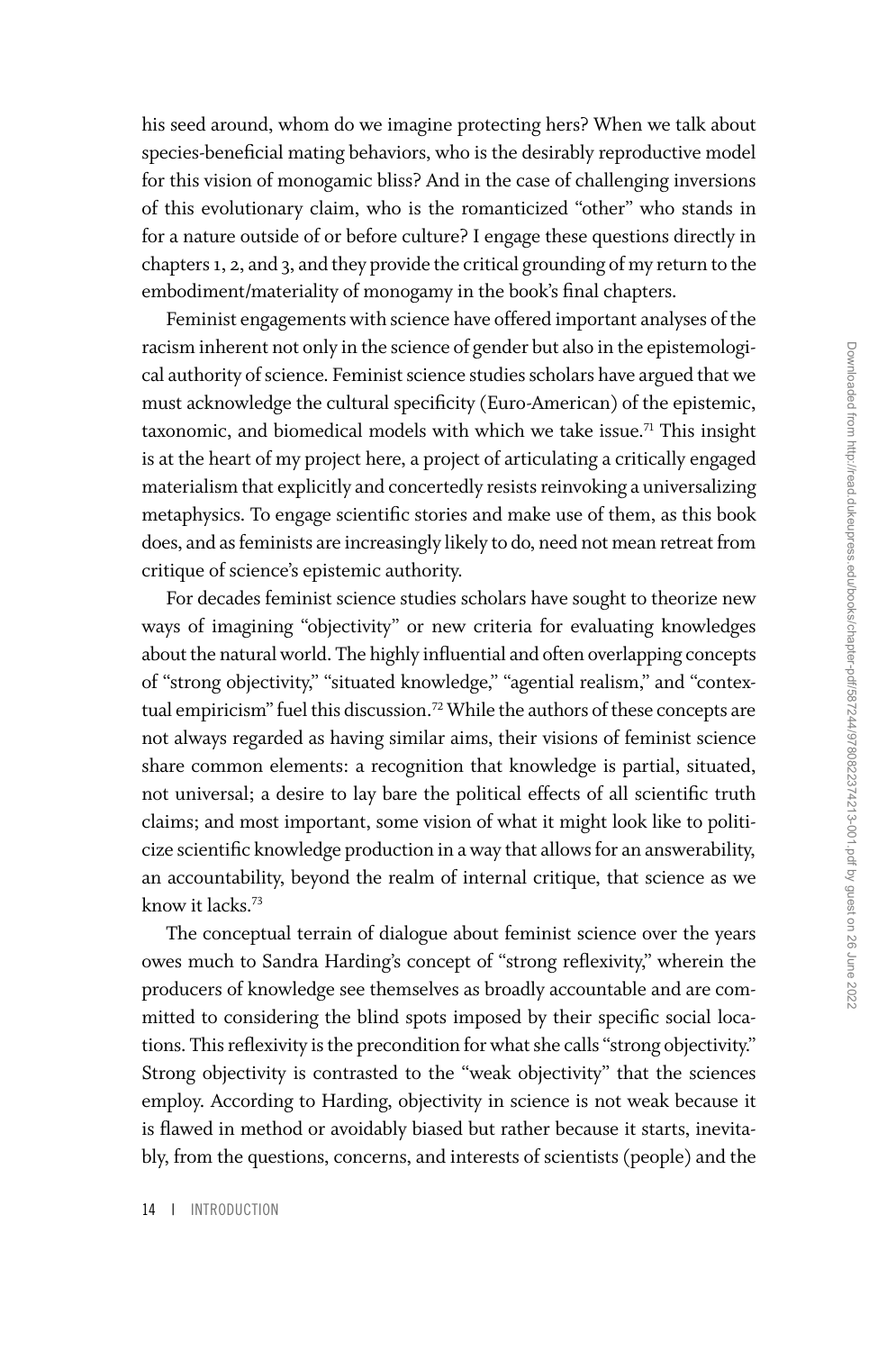institutions of which they are a part. Strong objectivity on the other hand begins from the "standpoint" of the lives of the most marginalized. That is, it presumes not the essentially epistemically superior position of, say, women but rather the benefit of attempting to generate and approach questions from different vantage points, whoever the asker. The multiplicity of competing truths produced within primatology, for Haraway, exemplifies the range of situated knowledges science *could* produce; these competing narratives provide us with additional resources for imagining "human nature" and making the world differently. Haraway argues that even as we challenge and remake its contents, we need science, our myth, just as we need all of the other creative means we have at our disposal.[74](#page--1-0)

Karen Barad, like Haraway, frames her critiques of the concept of objectivity in terms of resisting a problematic subject/object split. It is impossible, she argues, drawing heavily on physicist Niels Bohr, to distinguish the object of study from "the agencies of observation."[75](#page--1-0) According to Bohr, there is no "observation independent object," there are only phenomena—observation is part of any phenomenon. Barad proposed the concept of "agential realism" as a way of resolving the tension set up between "realism" and "social constructivism" ("real" object and subjective observation). In so doing, she asks us to think of science as "material-discursive" practices.[76](#page--1-0) In this formulation, objectivity and agency are bound up with responsibility and accountability: we, producers of knowledge, are thus bound to consider the possibilities—both enabling and violent—of interacting with the world by studying it. In this sense we become responsible not only for the knowledge we seek, but for what exists. My project is shaped by this feminist understanding of agency. I am concerned with the role played by naturalizing claims not only in representing monogamy and nonmonogamy but also in making them "real."

Helen Longino, like Barad, wants to foreground accountability as she proposes ways we might politicize the production of scientific knowledge. She argues that science should absolutely be expected to "reflect the deep metaphysical normative commitments of the culture in which it flourishes"[77](#page--1-0)—this does not make science "bad." Criticism of the assumptions that underlie scientific inquiry and reasoning should thus be considered an appropriate, necessary part of science. Longino has grounded her own vision of feminist science in an explicit rejection of the good/bad science formulation on which the vision of expelling science's bias is premised. For Longino, among others, reading for androcentric bias is not enough. We have to look at conventions, like passive voice and attributing agency to data, as well as at interpretive frames that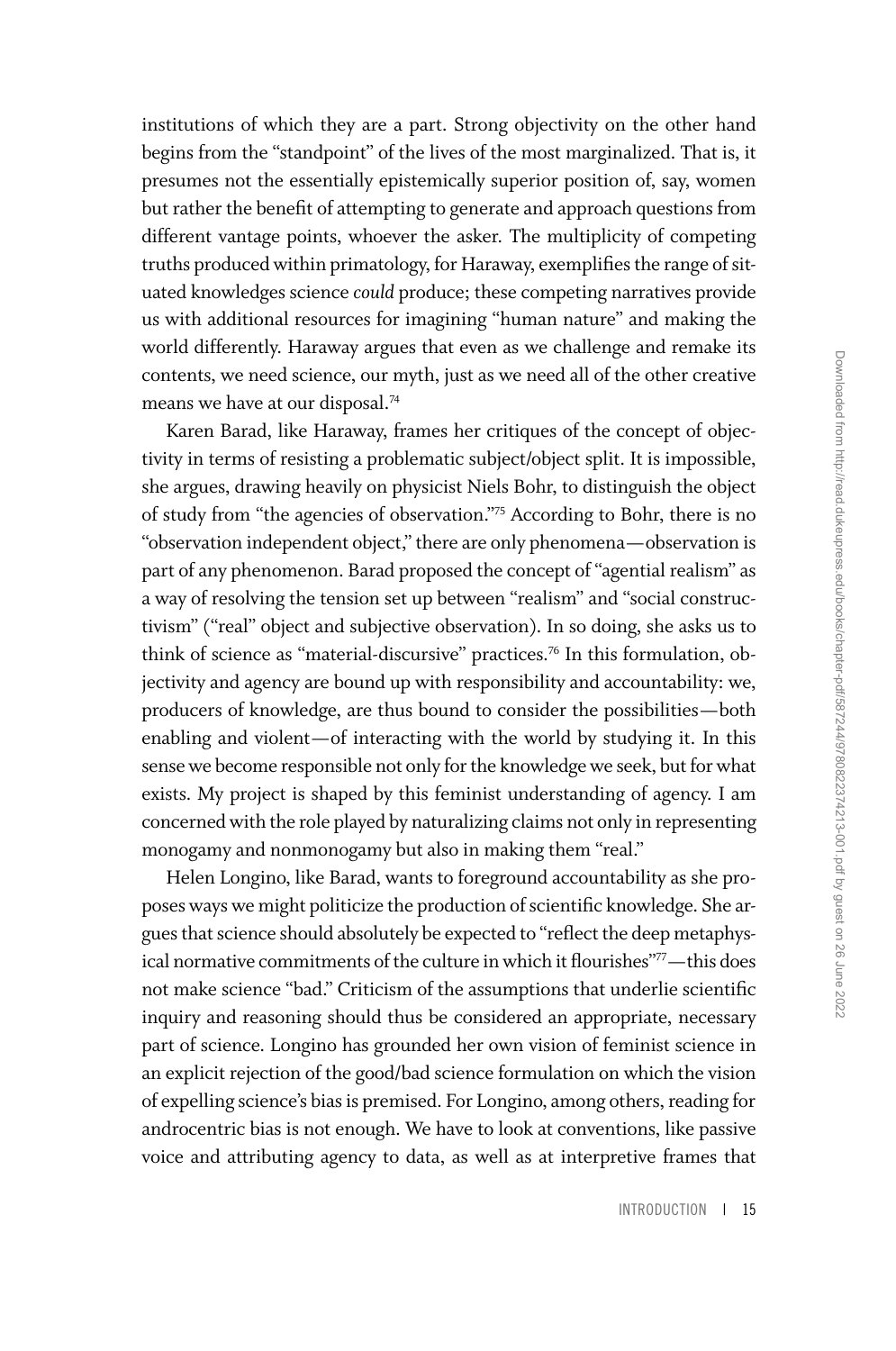limit the possibilities for what we might come to know. We have to insist that the frameworks we use are always political choices, whether or not we see them as such, and that they do not in fact "emerge" from data. Ultimately, like Harding, Haraway, and Barad in their own ways, Longino insists that we have to acknowledge our agency and our role as knowledge producers in shaping the course of knowledge. In practice, this means "alter[ing] our intellectual allegiances."[78](#page--1-0)

For Harding, the project of implementing strong objectivity cannot be assimilated into the logic of research or dominant philosophies of science; it would supplant science as we know it. For Haraway, we cannot implement such changes to science without changing our lives—we will be able to imagine the natural world differently when we are able to structure our own lives in ways that are not premised on a logic of domination. The new myths of the natural world we are able to create will in turn foster and support new worlds as our old science myths have done. Barad's vision of accountability has implications for the individual choices we make as knowledge producers, whereas Longino's vision requires that the material conditions of scientific knowledge production be concretely addressed. Despite their differences, together these epistemological interventions suggest the absolute centrality of the *politics* of science to its potential as a resource for feminism.

In recent years, a growing body of scholarship has endeavored to reclaim the biological for feminism. Richer understandings of the world might be gleaned, they suggest, by taking into account the processes of "the body" rather than positing cultural explanations as a totalizing substitute for biological ones. Much scholarship in this field-in-formation directly or indirectly highlights the ways the nature/culture binary has worked to delimit feminist and nonfeminist approaches to the body and invites us to reconsider what we think we know about what bodies are and how they work.<sup>[79](#page--1-0)</sup> This scholarship's resonance is powerful, because experience, however complexly mediated, is deeply embodied, and because feminisms need theories of what we are and might become, theories that upset and reconfigure the naturalized categories that operate to delimit what we can say, think, and imagine for our futures. It is my contention that if these possibilities of biology are to be realized, they must be grounded in critical feminist genealogies and accountable to feminist insights about the politics of science.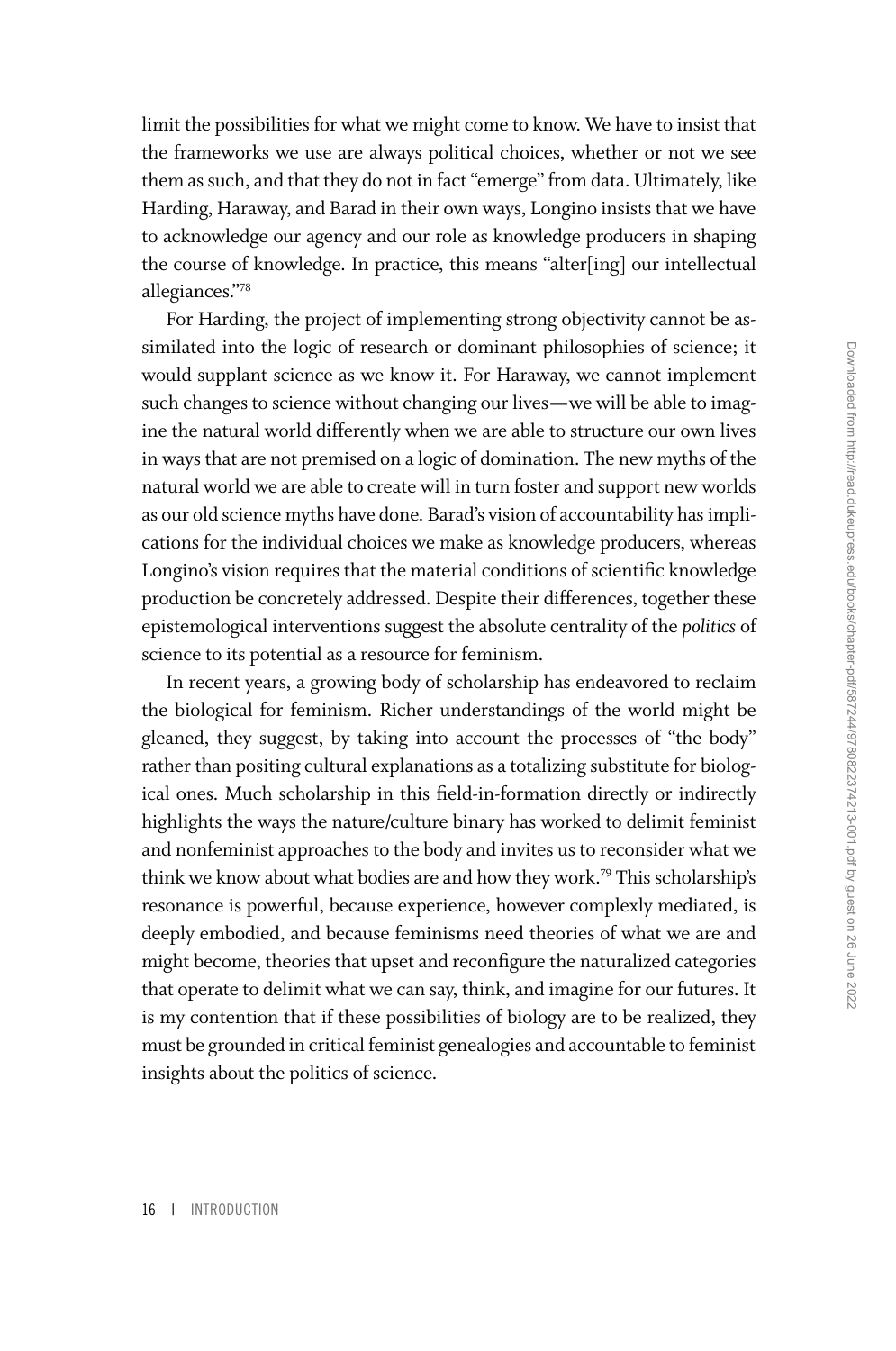### **On the Possibilities of Biology**

How do we (feminists) talk about the biology of monogamy? What would it look like to take "the body" seriously as a queer feminist scholar of monogamy? Feminist endocrinologist and science studies scholar Deboleena Roy provocatively declared that the body to which feminists long to return "doesn't yet exist."[80](#page--1-0) Roy makes a case for our agency in bringing into being that body, that nature, for which we long. In this section I address the importance of *critique*—and the sorts of critical interventions I reviewed in the previous section—to that project. I am particularly concerned with the importance of maintaining a critical perspective on the *politics of science* in attempts to theorize the naturecultural, material-semiotic coming-into-being of new ontologies. New materialist *engagements with matter* have often been articulated as a project in tension with *feminist critiques of science*. [81](#page--1-0) I contend that this framing of feminist materialism is not only misleading (as others have argued), but an obstacle to bringing into being materialities with which we are willing to live, to paraphrase Roy. Haraway describes as "naturecultural" a world beyond the nature culture binary—a world in which what we have come to think of as nature and what we have come to think of as culture have coevolved together. This section reflects on the challenges of thinking natureculturally, and specifically the risks of slipping into a renaturalizing mode that resolves those challenges too easily. These risks and challenges are at the heart of the book's methodological innovation.

Indeed, across science and nonscience disciplines, the utility and accuracy of the conceptual distinction between "nature" and "culture" as discrete spheres or phenomena has been profoundly challenged. In recent years, a "new materialism" has been said to have emerged, one that treats nature as vital and complex.[82](#page--1-0) Feminist theory has been a highly visible force in this reclaiming of matter. Even as attempts to do naturecultural research have been led by feminists—perhaps most famously Donna Haraway, Karen Barad, and Elizabeth Grosz—new materialism is often staged as an intervention in critical theory in general and in feminist theory in particular, rather than as part of those traditions.<sup>[83](#page--1-0)</sup> Sara Ahmed launched a lively debate in and beyond the pages of the *European Journal of Women's Studies* in her impassioned intervention into new materialism's "founding gestures."[84](#page--1-0)

Ahmed argued that the emergence of this field is animated by a discursive move in which feminists attempting to reclaim "biology" for feminism position themselves in opposition to the "anti-biologism" of feminism. In this early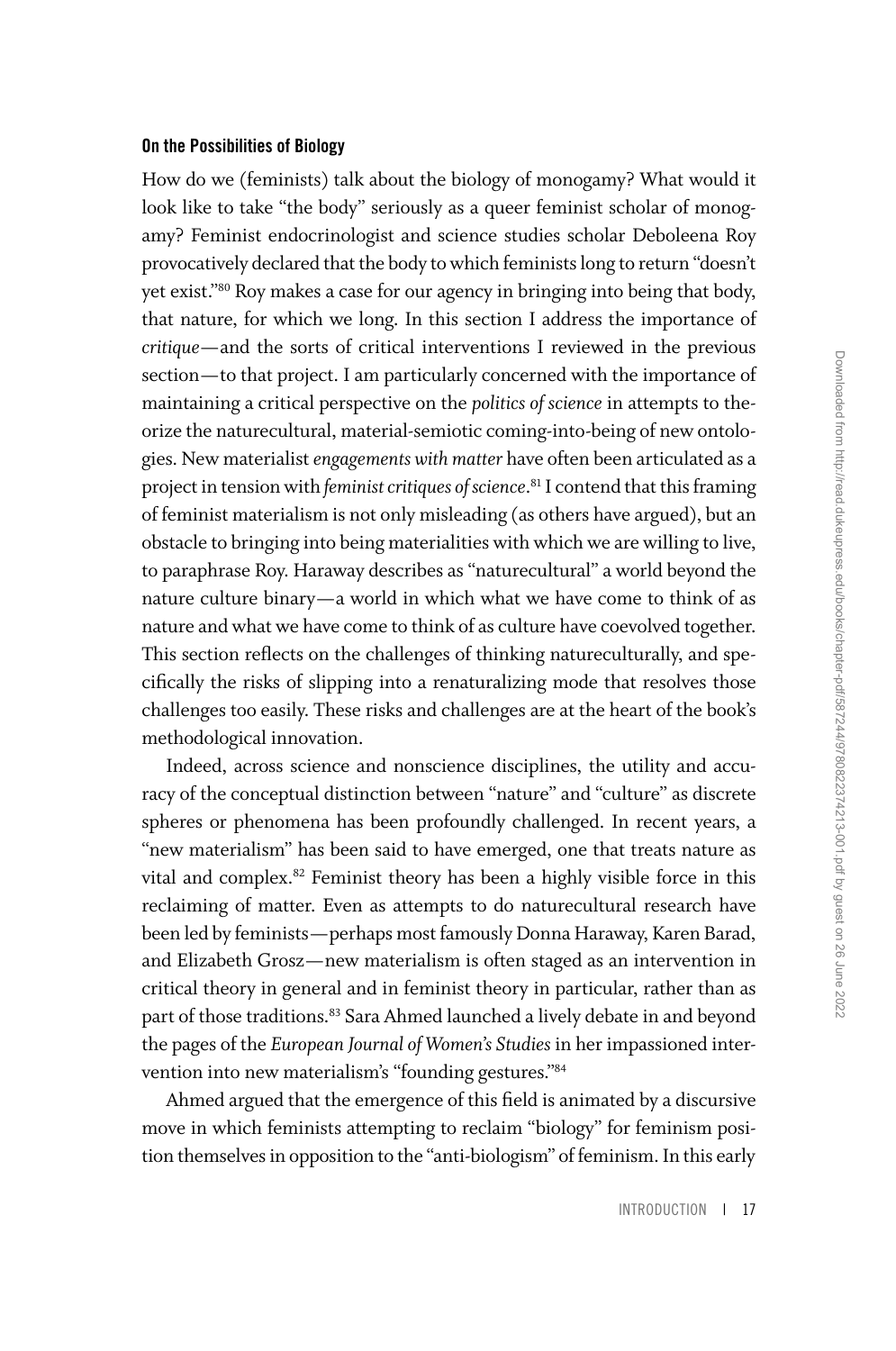parsing of the field as a distinct feminist project, Ahmed named Elizabeth Grosz, Vicky Kirby, Susan Squire, and Elizabeth Wilson among the most important thinkers "gathering" around this move to recoup the biological for feminism.[85](#page--1-0) She argued that this move relied on an unfair and inaccurate representation of feminism: "I want to consider what it means for it to be routine to point to feminism as being routinely anti-biological, or habitually 'social constructionist.' I examine how this gesture has itself been taken for granted, and how in turn that gesture both offers a false and reductive history of feminist engagement with biology, science and materialism, and shapes the contours of a field that has been called 'the new materialism.'"[86](#page--1-0) In her response, Noela Davis argued that Ahmed's counterexamples actually illustrate the problem: the importing of an old materialism, a stable albeit misrepre-sented body, into feminist projects.<sup>[87](#page--1-0)</sup> She insisted on the importance of taking feminism to task for critiquing science in such a way that biology and culture are allowed or made to seem separate.

I am indebted to insights on each side of this split and want to hone in on a slippage that I believe happens on *both sides*, making it difficult to chart a path that takes both sets of insights seriously. "Biology" refers here not to the science but rather to the body "itself." This slippage is important because it makes it appear as though the science of "biology" were an unmediated representation of "the body itself," a fallacy whose debunking is at the heart of feminist science studies.

In both Ahmed's assessment of new materialism and Davis's rebuttal, Elizabeth Wilson's work figures as an exemplary site of intervention into a feminist theory inhospitable to integration of the biological. In Ahmed's assessment, this supposed intervention names an "imaginary prohibition" against engaging biology. In Davis, Wilson's work articulates cogently a difficult and necessary intervention that Ahmed's "deflationary logic" obscures. As the framing of the relationship between feminism and materialism in Wilson's work has been such productive terrain for this debate, I return to two oftencited passages from her work and then back again to Ahmed's critique in order to illustrate this slippage on "both sides."

In the introduction to *Psychosomatic: Feminism and the Neurological Body*, Elizabeth Wilson asserted that "feminist theories have usually been reluctant to engage with *biological data*: they retain, and encourage, the fierce *antibiologism* that marked the emergence of second wave feminism."[88](#page--1-0) Here "antibiologism" is the cause of feminist reluctance to engage with data. Feminist reluctance to engage with *data* is in fact well supported by feminist engagements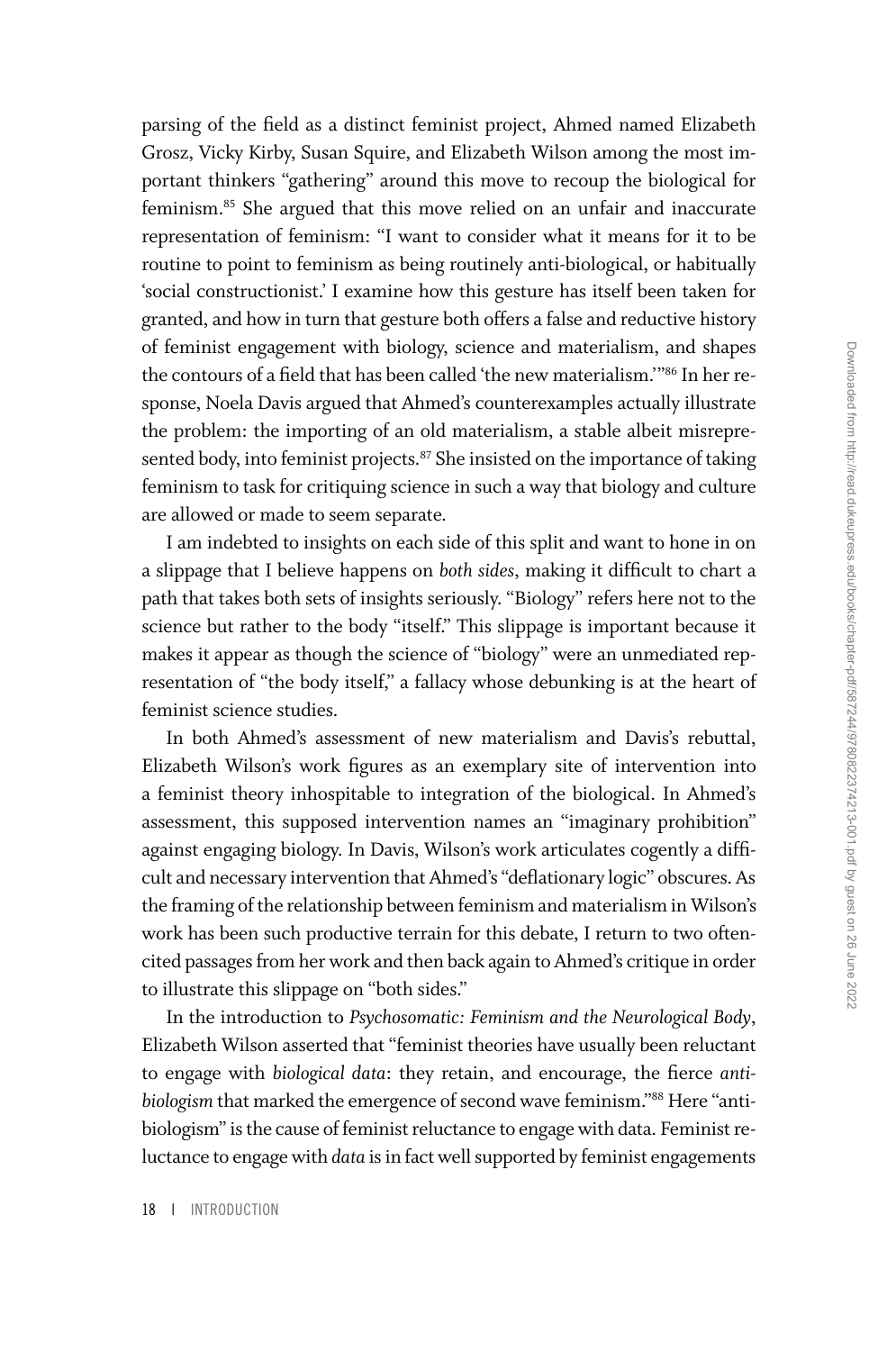with the processes by which it is produced, in feminist science studies. Yet the term "anti-biologism" suggests a reluctance to thinking about embodiment that obscures a long history of lively feminist debate about how to talk about the leaky, bleeding, desiring body.<sup>[89](#page--1-0)</sup> In another frequently referenced passage, in the introduction to *Neural Geographies: Feminism and the Microstructure of Cognition*, Wilson referred to feminism's "distaste for biological detail," "despite an avowed interest in the body."[90](#page--1-0) Here, "biological detail" takes on a very narrow meaning, one confined to the kind of *detail* only accessible through very specific scientific disciplinary approaches that privilege reductionist explanations over others. Bodies, then, are reduced to this detail through the positing of an inconsistency in an "avowed" commitment to the body and a "distaste" for data. In this move, feminist theories of embodiment and corporeality are represented as disingenuous—theories not really of the body but of something else, ostensibly the body's outside: culture. In this interchangeable use of "biological detail," "the body," and "biological data," there is no conceptual space for engaging feminist skepticism about *science* and its privileged epistemic status. All critiques of science are rhetorically subsumed into the category of "anti-biologism," where they serve as implicit evidence of the hypocrisy of feminist claims to care about the body.

At the same time, Ahmed's reclamation of those feminisms that she argues Wilson's interventions overlook does not resist this slippage but rather reiterates it. She points to examples of feminist health materials researched and disseminated in the 1970s and 1980s that drew directly on scientific research, as well as to feminist science studies scholars who helped to revise our biological knowledge. Both Wilson and Ahmed enact a slippage between biology as the *study of* the body—or the body produced in the context of scientific inquiry—and biology as "the body itself." With this slippage in mind, I argue that we must insist on some distinction between feminist critiques of *science* and feminist refusals to engage *the body* that are rightly critiqued by Wilson and others. This will necessitate drawing a distinction between "engaging data" and asking new questions about the body, and then carefully accounting for the interface between data and new modes of conceptualization. This will in turn necessitate a certain kind of resistance to disciplinary divides that despite the widespread institutionalization of some forms on interdisciplinarity remain quite fixed.

In this book, I seek to undiscipline approaches to bodies and make space for invention.<sup>[91](#page--1-0)</sup> Key to this methodological intervention is the interruption of stories about a progression *from critique* (of politics) to *engagement* (with biology).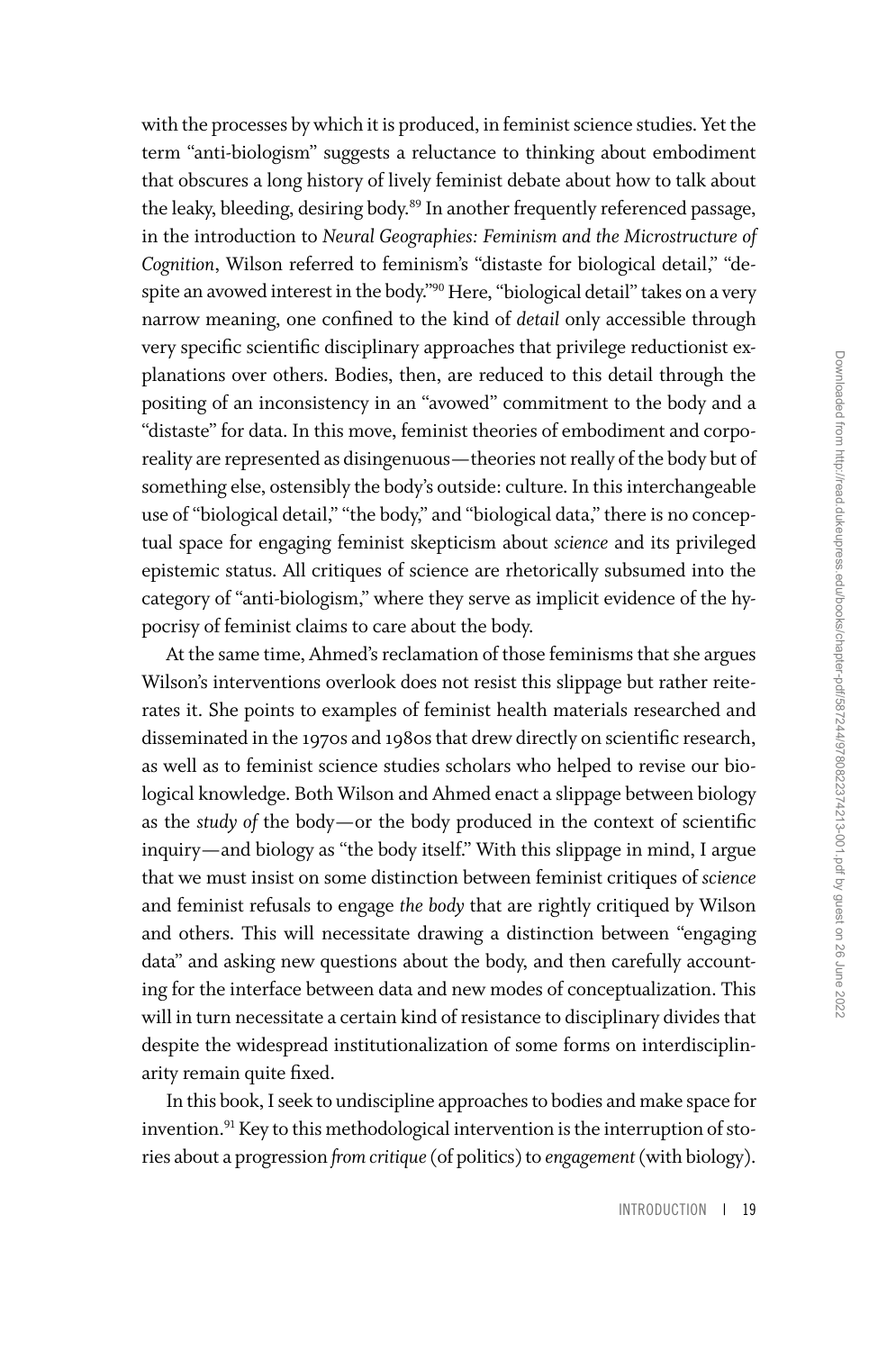The slippage between the body (bodies?) and science is such an easy one to make because it emerges from disciplinary ways of knowing that have kept nature and culture separate and cultivated them as discrete disciplinary objects. Feminist critique enables the possibility of "new" sorts of engagements with and understandings of matter. We cannot afford to reduce feminist critiques of science to some flattened category of "social constructionism"—a now familiar narrative, summarily echoed by Stacy Alaimo and Susan Heckman in the introduction to their collection *Material Feminisms*: "Initially, feminist critiques of science focused on the androcentrism of science—the masculine constructions, perspectives, and epistemologies that structure scientific practice. Following the social studies of science, feminists argued that scientific concepts constitute the reality they study, that science, like all other human activities, is a social construction. Despite the persuasiveness of this position, however, questions began to arise about the viability of this approach."<sup>[92](#page--1-0)</sup>This is a common progress narrative, telling as it does a story that takes us from the bad old days of feminist critiques of science to feminist new materialism.<sup>[93](#page--1-0)</sup> We see here again that problematic slippage between science and its objects. Let me repeat a sentence: "Feminists argued that scientific concepts constitute the reality they study, that science, like all other human activities, is a social construction." What does it mean to say that scientific concepts "constitute the reality they study"? The reading of the insight that science is a representational practice, not a window on "nature itself," as a statement about the very existence of nature, is not a very accurate or helpful one. In the move to represent "feminist critique of science" as comment on the inherent nature of its object, a slippage occurs that reveals more about the politics of new materialist frames than about the "critics" from whom they ostensibly break.

The citational practices of many new materialist thinkers calls up a genealogy of European philosophers—beginning with Lucretius—invested in offering ultimately totalizing scientific explanations of the world and our place in it, toward the ultimate goal of replacing "god" as an explanatory regime.<sup>[94](#page--1-0)</sup> Colored as it is by an implicitly Judeo-Christian worldview that allows us to imagine nature as law-governed and by an atheistic proto/modernity that separates the rational from the irrational, this genealogy is an uncomfortable one for a feminist materiality.<sup>[95](#page--1-0)</sup> This narrow genealogy also comes at the expense of recognizing a breadth of resources we might cull in service of a radical materialist vision, some of which have been relegated to the status of "feminist antibiologism." We need our theories of the naturecultural world to be grounded in critical genealogies, such that we are thinking expansively about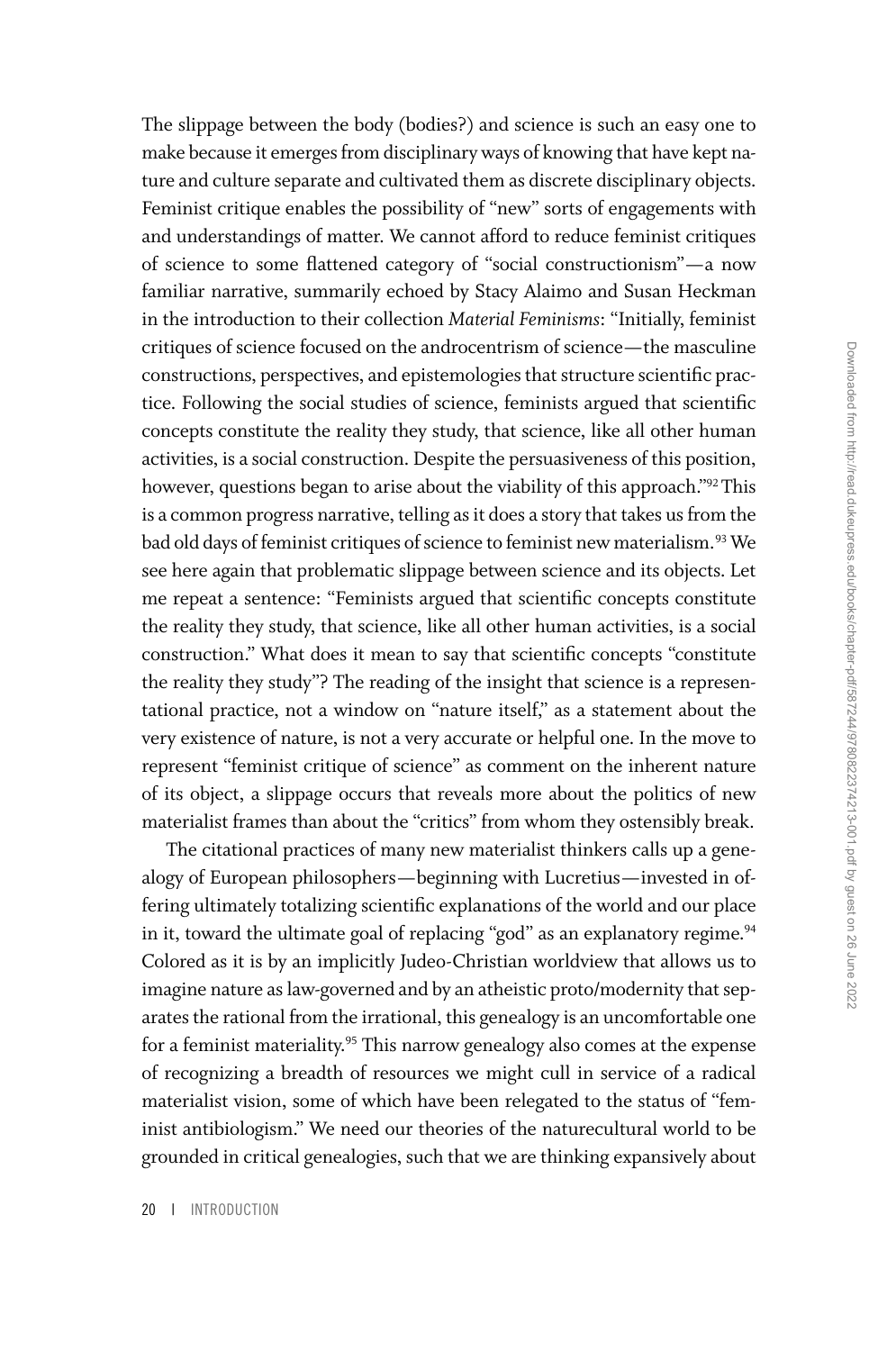| Object            | Nature              | Culture                                   |
|-------------------|---------------------|-------------------------------------------|
|                   | ("The body itself") | ("Nature"/history/discourse/corporeality) |
| Disciplinary site | Science             | Humanities                                |
|                   | ("Scientific data") | (Theories of subjectivity and embodiment) |

**TABLE I.1 Slippery Rhetorics of Nature and Culture**

how to generate new approaches, spaces, and languages for representing it.<sup>[96](#page--1-0)</sup> Rather than claiming the unreality of the world it seeks to know, critique of science problematizes the *special status* of scientific ways of knowing when and wherever knowledges can claim that status. If "nature"—in problematizing scare quotes—is in fact always already *culture*, as Vicki Kirby argued in her highly influential reading of Judith Butler,<sup>[97](#page--1-0)</sup> then it would seem that removing the scare quotes has only returned us to a natureculture that was always already *nature*, the proper object of science. That is to say, if we run the risk of reducing the naturecultural to culture, as Kirby suggested, we run a similar risk of reducing it to nature.

Influenced as I have been by the pedagogies of science writing, I made a little chart to help map the persistent rhetorical conflation of natureculture's constitutive objects with the disciplinary homes to which they traditionally belong (table i.1). I map these distinctions because I am concerned with *what happens* in those moments when feminists trying to productively reimagine the world natureculturally use "materiality," "matter," or "nature" or "the body" "itself" when they are actually referring to scientific data. These slippages between "the body" or "nature" and "science" constitute a conflation of objects and disciplines, or topics and methods, that paradoxically reinscribes the nature/culture binary with which we have long wrestled and which a *feminist*  materialism ought to offer us new resources to navigate. The case for engaging scientific methodologies and ways of knowing *must be made* with regard to our queries about the naturecultural world, not presumed self-evident. And how we make that case matters. The increasingly axiomatic claim that we (feminists and/or humanists) must engage with "science" in order to bring the material body into our knowledge-making takes for granted that scientific data is the source of uniquely direct knowledge of vital bodies. It is my contention that we cannot productively engage data without explicit attention to the politics of *science*.

It is important to recall that the stories of the biosciences have been broadly and vigorously critiqued by academics and activists alike for abstraction, inac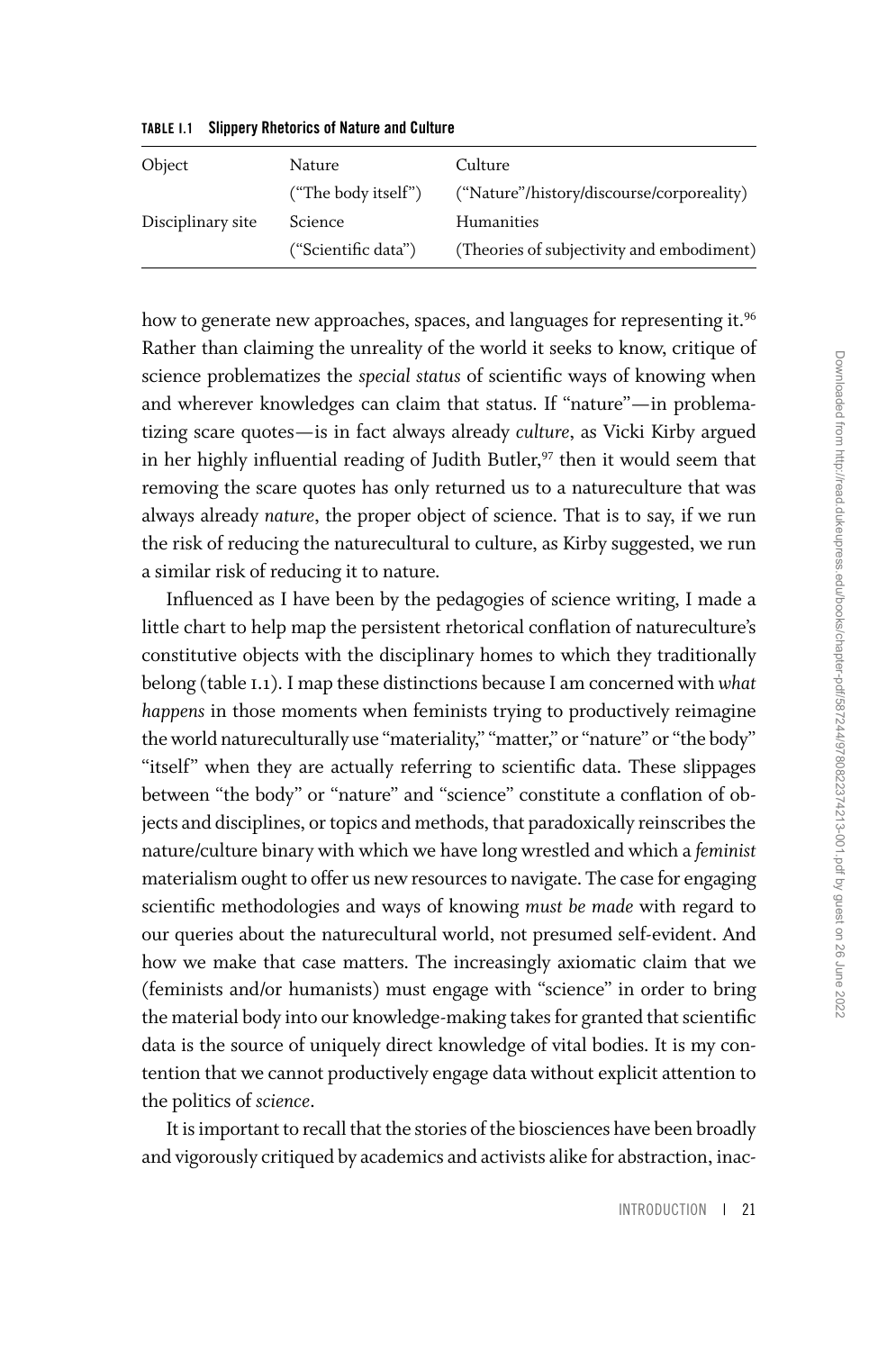curacy, and irrelevance with respect to illuminating questions of import about embodiedness.[98](#page--1-0) Much of what we (I am most certainly including scientists here) *know* of our species-life, human interconnectedness with the nonhuman world, treatments for ailments, and the strange agencies of the nonanimal world has indeed been generated outside of laboratories and outside the province of "Science" with a capital *S*. [99](#page--1-0)

Let me be clear that my perspective in this book is not that feminist uses of scientific concepts and/or data are to be avoided. It is, on the contrary, that nuanced and careful narratives about relationships between feminism, science, and the body enable the work of producing newly accountable knowledges about the materiality of the naturecultural world. We cannot develop new approaches when we are linguistically trapped by notions of disciplinary proper objects that continually dissolve "natureculture" back into *either* of its old constitutive parts. We need "critique" to help us remember that "the body" is *still not* "scientific data," nor is "biology" flesh "itself"; it is, rather, a field of study, a discipline, a discourse on the body, in Haraway's famous formula-tion.<sup>[100](#page--1-0)</sup> The naturecultural world in its perpetual becoming is real. Sciences and the humanities offer a variety of tools—and, so importantly, not the only tools—for understanding, representing, and shaping our worlds.

#### **Dyke Materializations**

My aim in the book is to approach monogamy as a naturecultural object: one with histories, contexts of intelligibility, and embodied realities. This means first that monogamy's status as an object of scientific knowledge must not be taken for granted but rather situated in time. I do this in [chapter 1](#page--1-0), which offers a genealogy of the debate in turn-of-the-century sexology over whether or not monogamy was natural, showing that monogamy's twentieth-century status as a facet of human nature was ultimately dependent on the evidence of a colonial archive, which is thus the legacy of contemporary non/monogamy. In [chapters 2](#page--1-0) and [3](#page--1-0) I examine competing contemporary stories about monogamy's nature. In [chapter 2](#page--1-0) I analyze the dominant narrative, that it is natural, and in [chapter 3](#page--1-0), that it is not (at least not for everyone). [Chapter 2](#page--1-0) is based on ethnographic fieldwork in a neuroscience laboratory on whose research reports of the discovery of a monogamy gene were based. This chapter demonstrates how assumptions about human monogamy are naturalized and shape notions of the normal (sexual/social/pair-bonded) and the abnormal (asexual/ asocial/promiscuous) that are built into the modeling of gene-brain-behavior